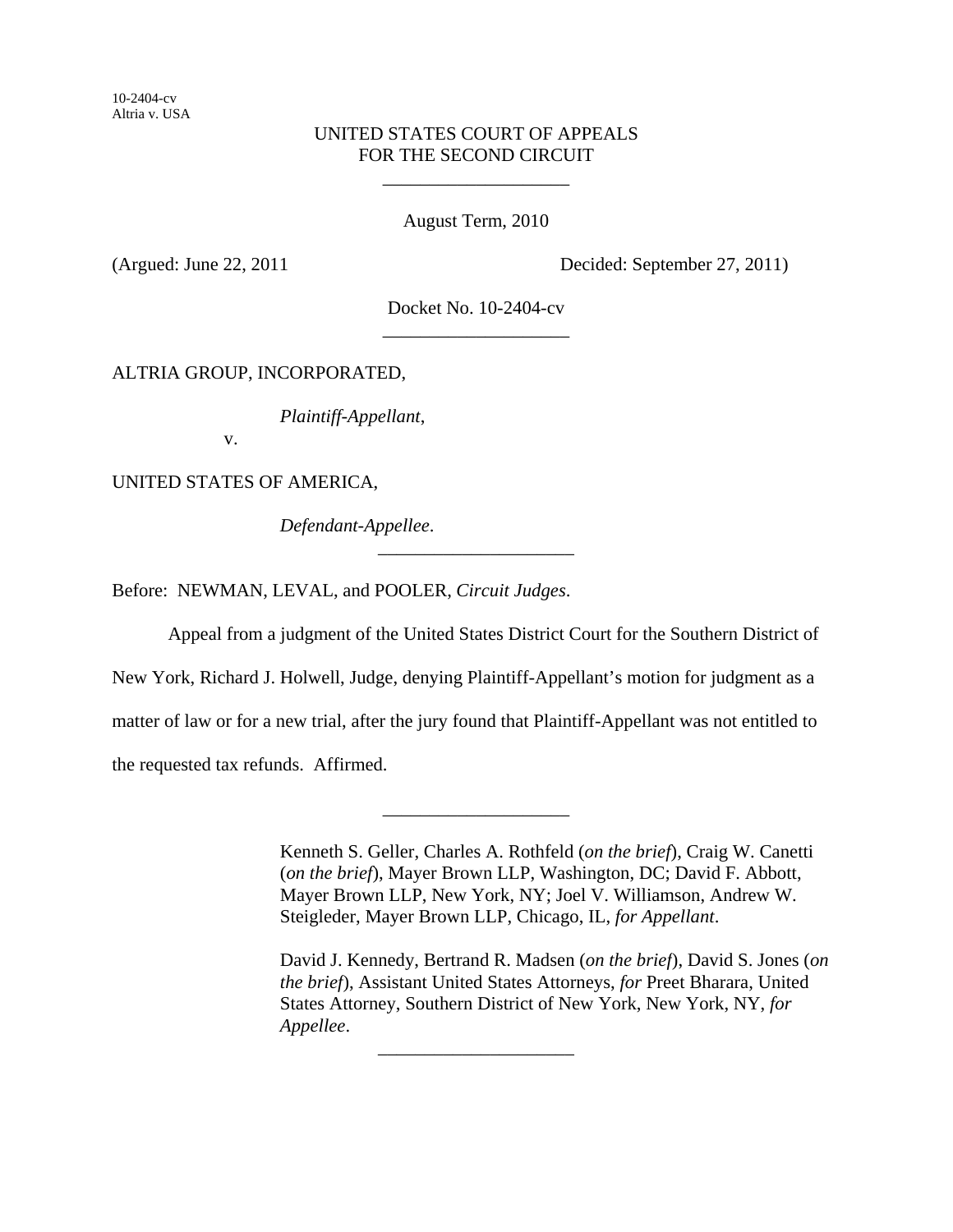### POOLER, *Circuit Judge*:

In this tax refund suit, Altria Group, Inc. claims \$24,337,623 in depreciation, interest, and transaction cost deductions for the tax years 1996 and 1997. The claimed deductions result from Altria's participation in nine leveraged lease transactions with tax-indifferent entities. In each transaction, Altria leased a strategic asset from a tax-indifferent entity; immediately leased back the asset for a shorter sublease term; and provided the tax-indifferent entity a multimillion dollar "accommodation fee" for entering the transaction and a fully-funded purchase option to terminate Altria's residual interest at the end of the sublease term. The Government described these transactions as tax shelters—or more precisely, as attempts by Altria to purchase unused tax deductions and transfer money from the public fisc to itself.

After an eleven-day trial before the District Court for the Southern District of New York (Holwell, *J.*), the jury found that Altria was not entitled to the claimed tax deductions. Applying the substance over form doctrine, the jury rejected Altria's contention that it retained a genuine ownership or leasehold interest in the assets and therefore was entitled to the tax deductions. The district court denied Altria's motion for judgment as a matter of law or for a new trial and entered judgment for the Government. Altria appeals, arguing, inter alia, that the district court erred in instructing the jury regarding the substance over form doctrine.

# **I.**

Because this appeal "comes to us after a jury verdict, we view the facts of the case in the light most favorable to the prevailing party," here, the Government. *Brady v. Wal-Mart Stores, Inc.*, 531 F.3d 127, 130 (2d Cir. 2008) (internal quotation mark omitted).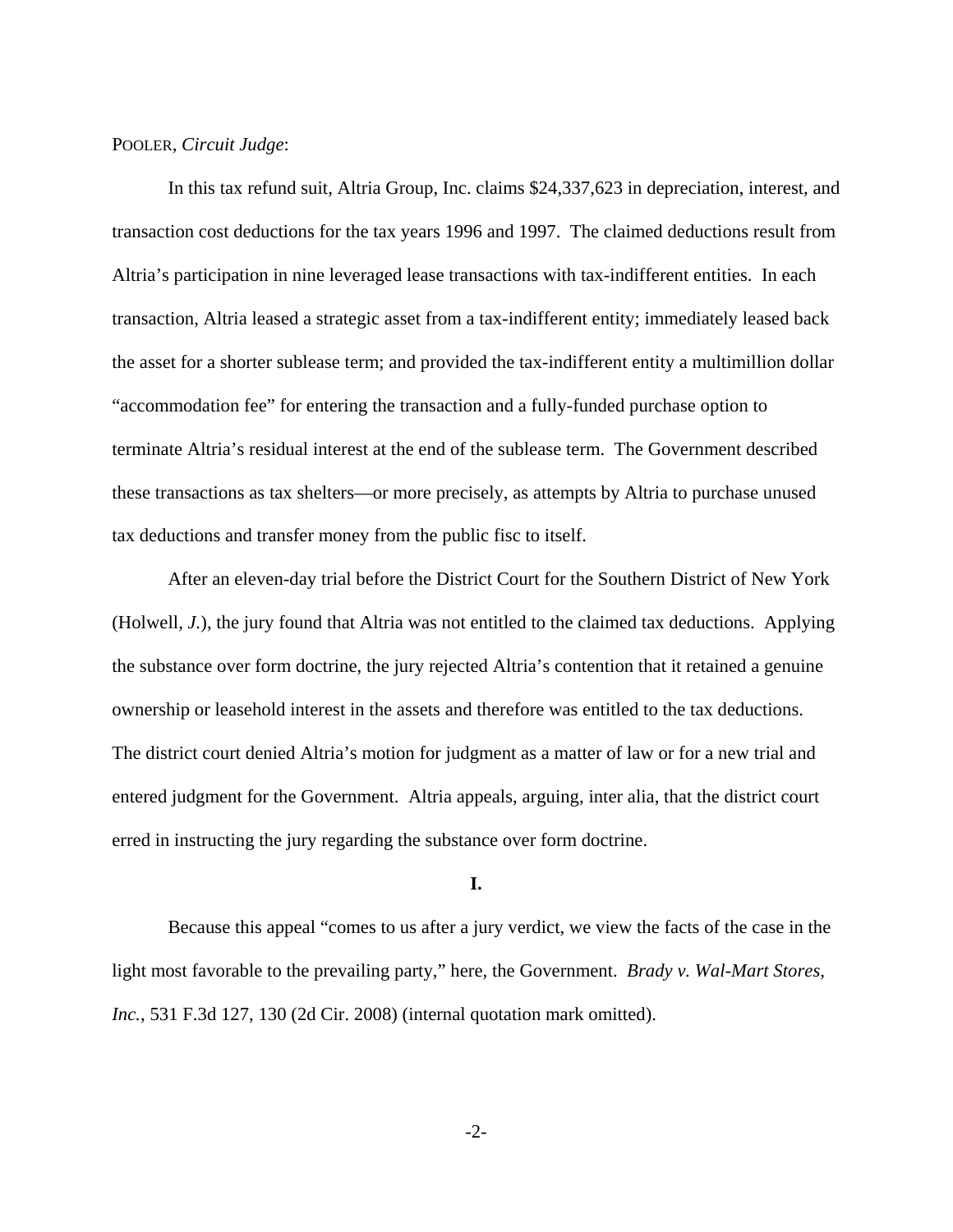**A.**

This appeal concerns tax deductions that Altria claimed in 1996 and 1997, and which the Internal Revenue Service ("IRS") disallowed. Altria claimed the tax deductions after entering into nine leasing transactions, four of which the parties agreed to focus on at trial. Of these four transactions, three fit the structure of a "sale-in/sale-out" ("SILO") transaction and one fits the structure of a "lease-in/lease-out" ("LILO") transaction. *See generally, e.g.*, Robert W. Wood & Steven E. Hollingworth, *SILOs and LILOs Demystified*, 129 Tax Notes 195 (Oct. 11, 2010) (defining and describing SILOs and LILOs); Maxim Shvedov, Cong. Research Serv., *CRS Report for Congress: Tax Implications of SILOs, QTEs, and Other Leasing Transactions with Tax-Exempt Entities* (2004), *available at* http://digital.library.unt.edu/ark:/67531/metacrs6848 (last visited July 15, 2011) (same). Altria's SILO and LILO transactions share three common features, described briefly below: (1) lease and leaseback; (2) debt financing and rent; and (3) options at sublease termination.

### **1.**

In the four representative SILO and LILO transactions, Altria, a taxable entity, entered into a primary or "head" lease with a tax-indifferent entity, such as a government agency or foreign entity, for an interest in a facility. The facilities included a Georgia hydroelectric facility; a New York rail yard; a Netherlands waste treatment plant; and a Florida electrical plant. In the three SILO transactions, the lease terms extended beyond the facility's remaining useful life, allowing Altria to assert that the transactions were sales for tax purposes. In the other transaction—the LILO transaction—the lease term spanned less than 80% of the remaining useful life of the asset, allowing Altria to assert that the transaction was a lease, not a sale.

The tax-indifferent entities could not themselves benefit from tax deductions derived

-3-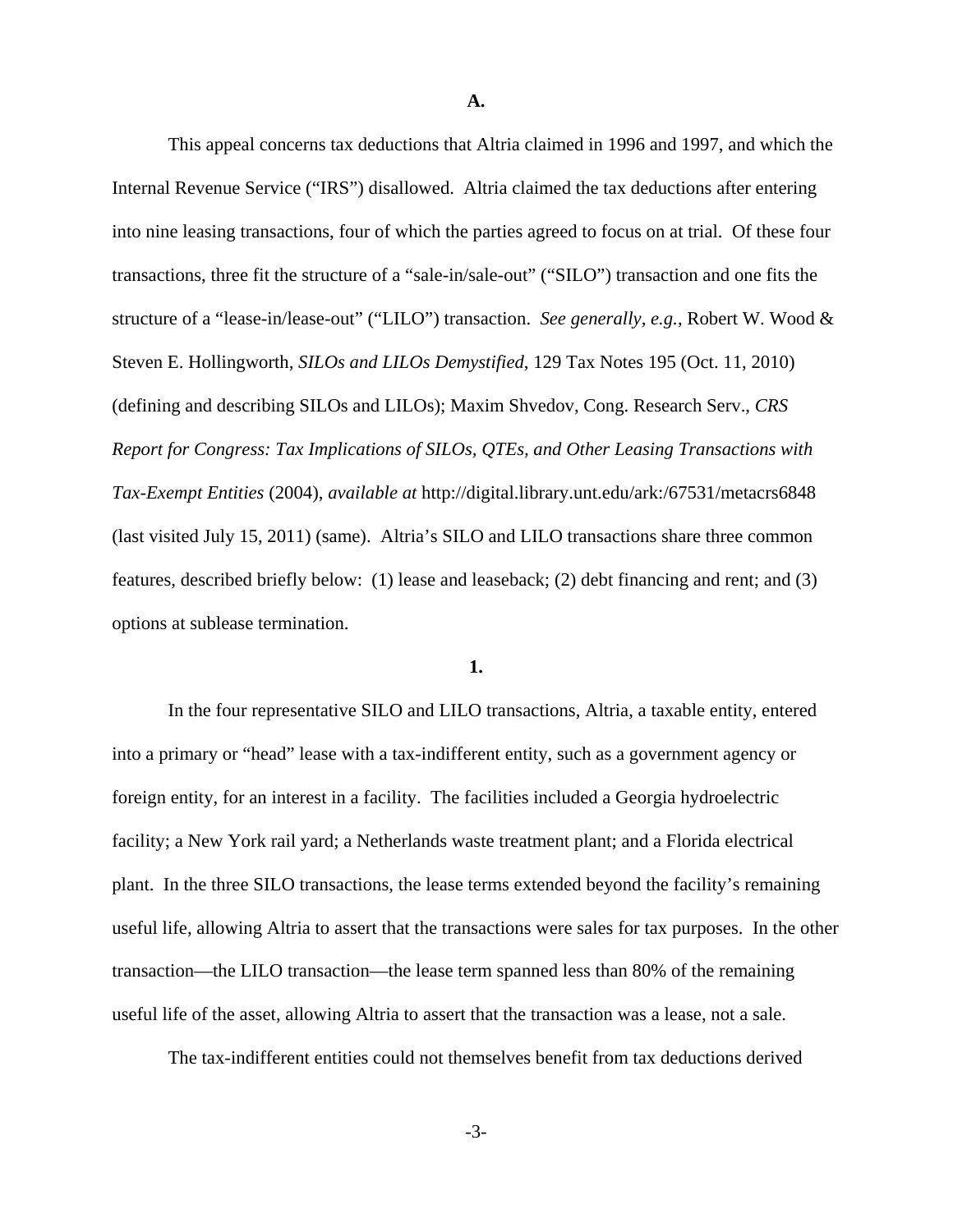from utilization of these assets. Altria, however, as a profitable taxable entity, could benefit from tax deductions resulting from use of those assets. Therefore, both Altria and the taxindifferent entities would benefit from a transaction in which Altria was treated as the owner or lessee of the facility (taking full tax deductions and paying the tax-indifferent entity an "accommodation fee"); the tax-indifferent entity was able to continue free, uninterrupted use of its facility; and both parties' economic risk of loss was minimized.

To allow the tax-indifferent entities to continue using the facilities, Altria immediately leased back each facility to the tax-indifferent entity, using a sublease. Each sublease had a shorter term than Altria's corresponding head lease, but (as discussed below) at the end of the sublease period the tax-indifferent entity could repurchase the facility (terminating Altria's head lease) using no funds of its own but exclusively funds that Altria had placed in escrow for that purpose. During the sublease periods, each tax-indifferent party had full operational control over the facility and was required to pay all insurance, maintenance, improvement, repair, and regulatory costs. As Altria described in a presentation at a worldwide Altria conference:

# ALTHOUGH [ALTRIA] HAS THE TITLE AND IS THE OWNER OF THE ASSET,

# THE LESSEE BEARS ALL THE COSTS AND RISKS OF OWNERSHIP DURING THE LEASE TERM.

### **2.**

The financing for each of Altria's SILO and LILO transactions principally entailed: (a) the head lease rent owed by Altria; (b) the sublease rent owed by the tax-indifferent entity;  $(c)$ the debt service obligations incurred by Altria to pay the head lease rent; and (d) an accommodation fee paid by Altria to the tax-indifferent entity.

To pay its head lease rent, Altria borrowed about 80% of the needed money through a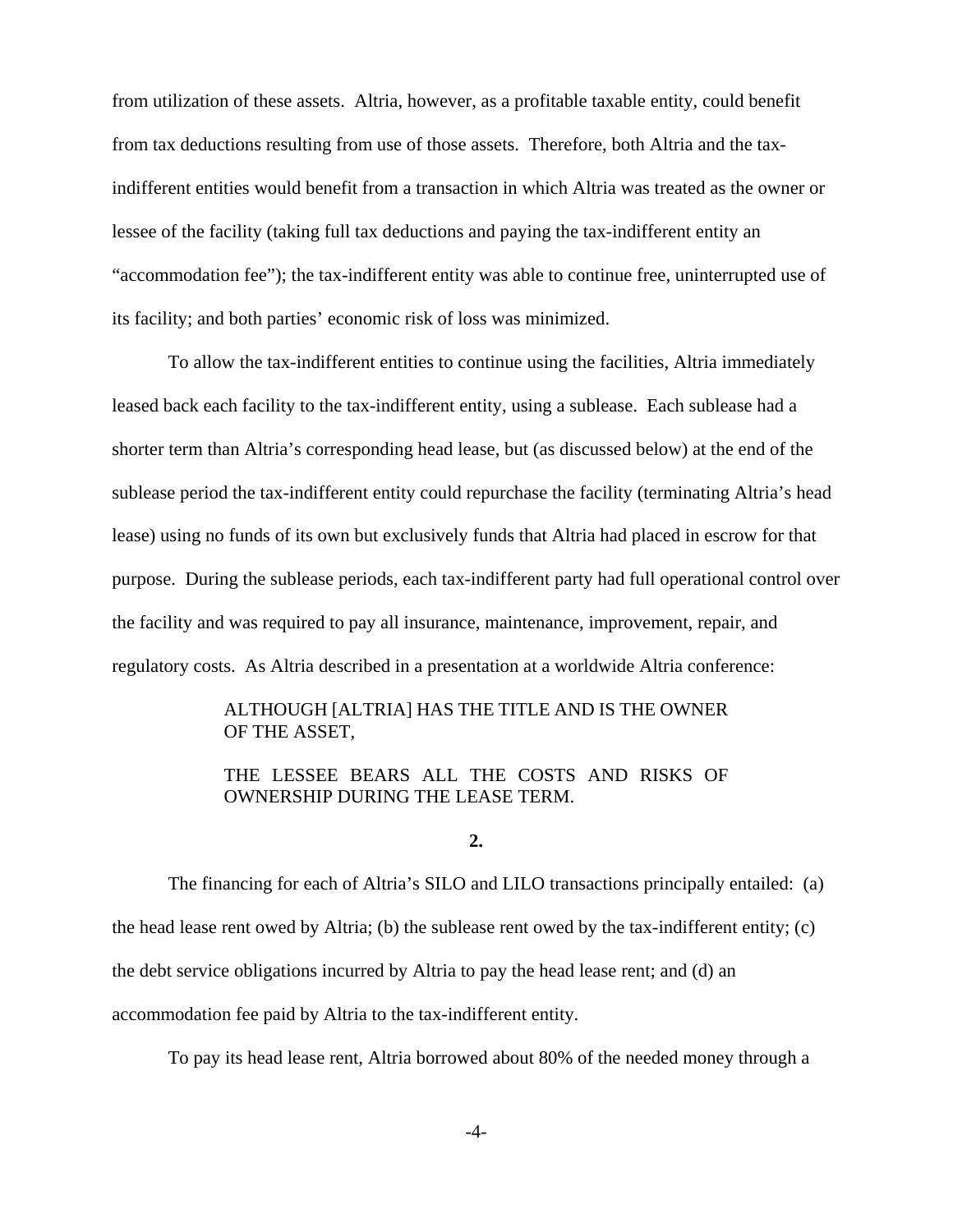nonrecourse loan. For the rest, Altria contributed its own cash. For each transaction, Altria paid the entire amount due under the head lease (which included the amount needed by the taxindifferent entity to repurchase the facility at the conclusion of its sublease) in a single upfront payment. *Cf. Reisinger v. Comm'r*, 144 F.2d 475, 477-78 (2d Cir. 1944) (requiring depreciable interest in property at time deduction is claimed). According to each SILO or LILO agreement, those funds were not given to the tax-indifferent entity, but were placed in two accounts ("defeasance accounts") in which a third-party undertaker held the necessary funds and made payments when due under the agreements. *See Wells Fargo & Co. v. United States*, 91 Fed. Cl. 35, 41 (2010) (providing overview of defeasance).

For each transaction, Altria created a debt defeasance account and an equity defeasance account. Each debt defeasance account contained the money Altria borrowed for the transaction. Each equity defeasance account contained part of the cash Altria contributed for the transaction. Altria gave the rest of its cash contribution directly to the tax-indifferent entity as an accommodation fee for purporting to lease or sell its depreciable or amortizable asset. Altria claimed tax deductions totaling \$136 million in 1996 and 1997. It paid accommodation fees of over \$80 million to its counterparties, giving the hydroelectric facility owner \$40.4 million, the rail yard owner \$26.3 million, the electrical plant owner \$10.6 million, and the waste treatment plant owner \$5.5 million.

The undertaker of each debt defeasance account was responsible for using the funds to pay the tax-indifferent entity's rent on its sublease. However, the debt undertaker did not pay the sublease rent directly to Altria, but to Altria's lender to satisfy Altria's debt service obligations on its nonrecourse loan. The sublease rent and the debt service obligations were set to match, in timing and amount, with very few exceptions. Thus, in each transaction the funds were

-5-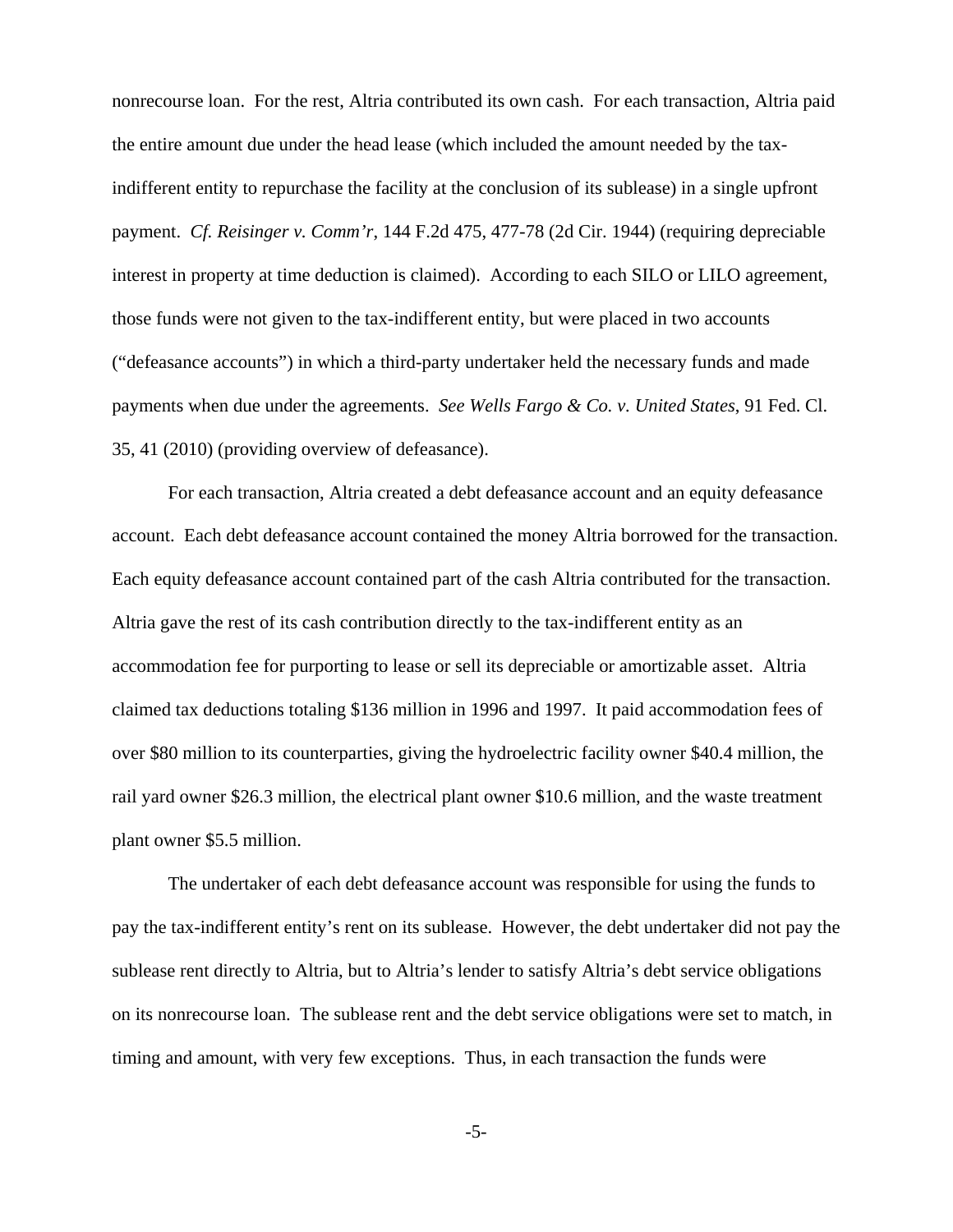transferred in a loop from the lender, to Altria (the nonrecourse loan), to the tax-indifferent entity (to pay the head lease rent), to the debt undertaker (to pay the sublease rent), and then back to the lender (to pay the debt service obligations). Because the debt undertaker and the lender were affiliates, the actual funds never even left the bank for the duration of the transaction. Moreover, the tax-indifferent entities could not control or access the funds in the debt defeasance account.

For each equity defeasance account, the cash contributed by Altria was invested in U.S. Treasury securities, in an apparent attempt to give the transaction a veneer of economic substance. David P. Hariton, *Sorting Out the Tangle of Economic Substance*, 52 Tax L. 235, 325-36 (1999) (noting it is always possible to produce a non-adjusted "profit" simply by including equity in a transaction). Altria prevented the tax-indifferent entities from accessing or exercising any control over the accounts during the sublease term. Even after their subleases ended, the tax-exempt entities had no entitlement to withdraw the funds, as discussed below.

#### **3.**

At the end of each sublease term, the SILO and LILO agreements provided the taxindifferent entities with a unilateral option to (re)purchase the facilities at issue, thus terminating Altria's remaining head lease interest. The agreements set the exercise price at a fixed amount, determined at the start of the transaction, equal to or greater than the property's projected fair market value at the end of the sublease term. The purchase option was fully funded by the U.S. Treasury securities in the equity defeasance account, which would increase in value during the sublease term to precisely the purchase option price. If the tax-indifferent entity exercised the purchase option, the funds in the equity defeasance account would flow in a loop, like the funds in the debt defeasance account: from Altria, to the undertaker, back to Altria.

Under the SILO and LILO agreements, if the tax-indifferent entity did not exercise its

-6-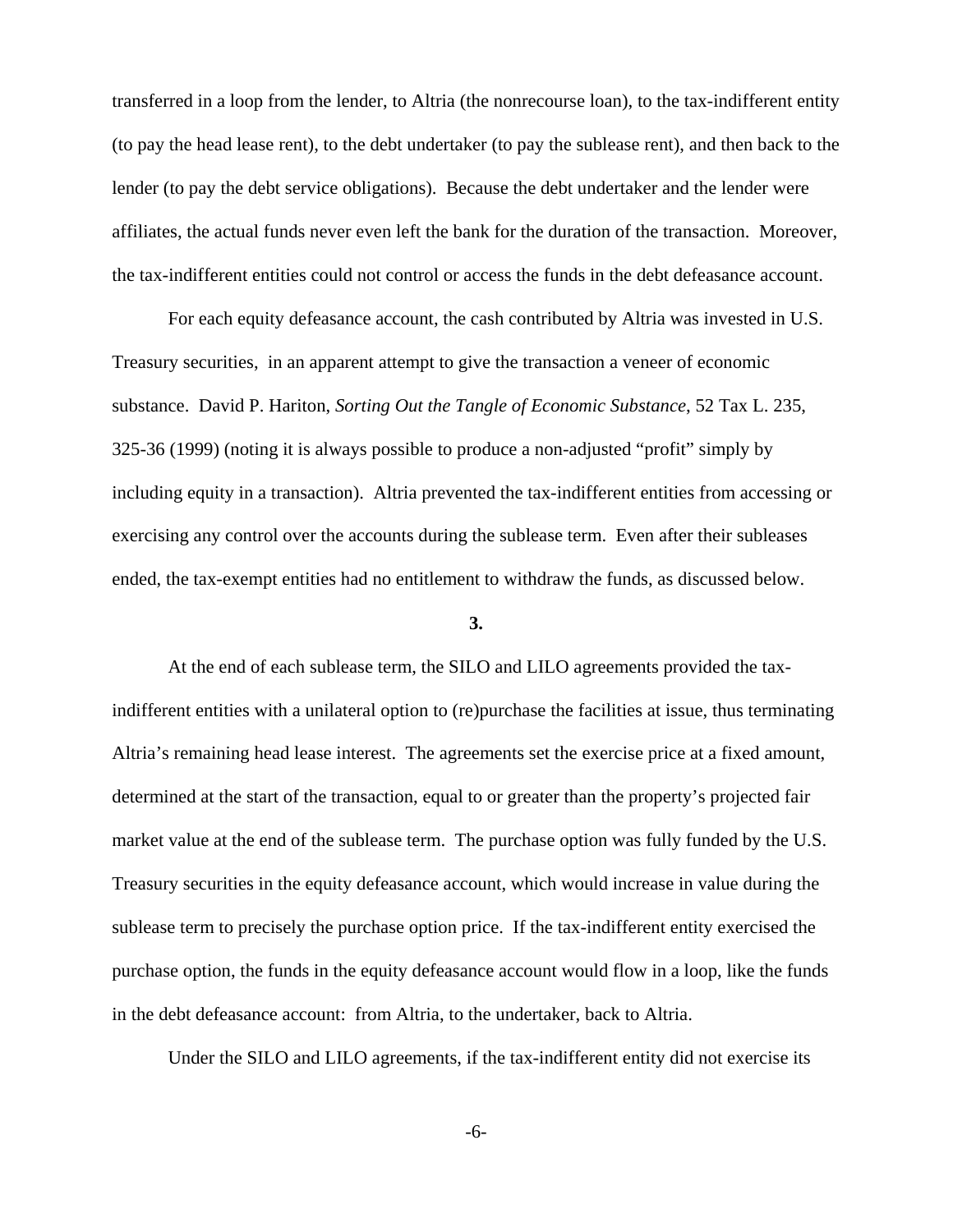fully-funded purchase option, Altria had three general options: (1) force the tax-indifferent entity to renew the sublease or enter into a service contract; (2) enter into a replacement sublease with a third party; or (3) take possession of the leased property. The options were designed to allow the tax-indifferent entity to retain control of the asset, while reducing Altria's risk of economic loss.

This structure differs from a traditional leveraged lease in a number of ways. Because of the single-purpose nature of the assets at issue (e.g., a rail yard for a metro system), there was no viable secondary market for the facilities. *See Altria Grp., Inc. v. United States*, 694 F. Supp. 2d 259, 266 (S.D.N.Y. 2010) (noting that the jury heard evidence that "in each transaction, Altria and its counterparty effectively entered into a bilateral monopoly in which the asset's price after the transaction's closing would be determined by non-economic factors"). Further, in each transaction Altria invested in assets of "strategic importance" to the tax-indifferent entity's business operations, to ensure that the tax-indifferent party would exercise the purchase option at the end of the sublease term. In addition, the tax-indifferent parties' sublease rent and purchase options were fully defeased, so the transactions created no additional liquidity for Altria beyond the tax benefits. *Id.* at 267. Lastly, the transactions "had the effect of creating tax benefits" that Altria purchased for an accommodation fee, rather than the effect of "transferring a tax benefit between taxpayers that paid comparable tax rates." *Id.* (noting relevance of this fact under Supreme Court case law).

Altria was aware that for tax purposes it needed to maintain a genuine ownership or leasehold interest in the facilities. Thus, Altria obtained financial appraisals for each of the SILO and LILO transactions. At least one appraisal was not completed until years after the transaction, and none were shared with the tax-indifferent entities before the transactions. Each

-7-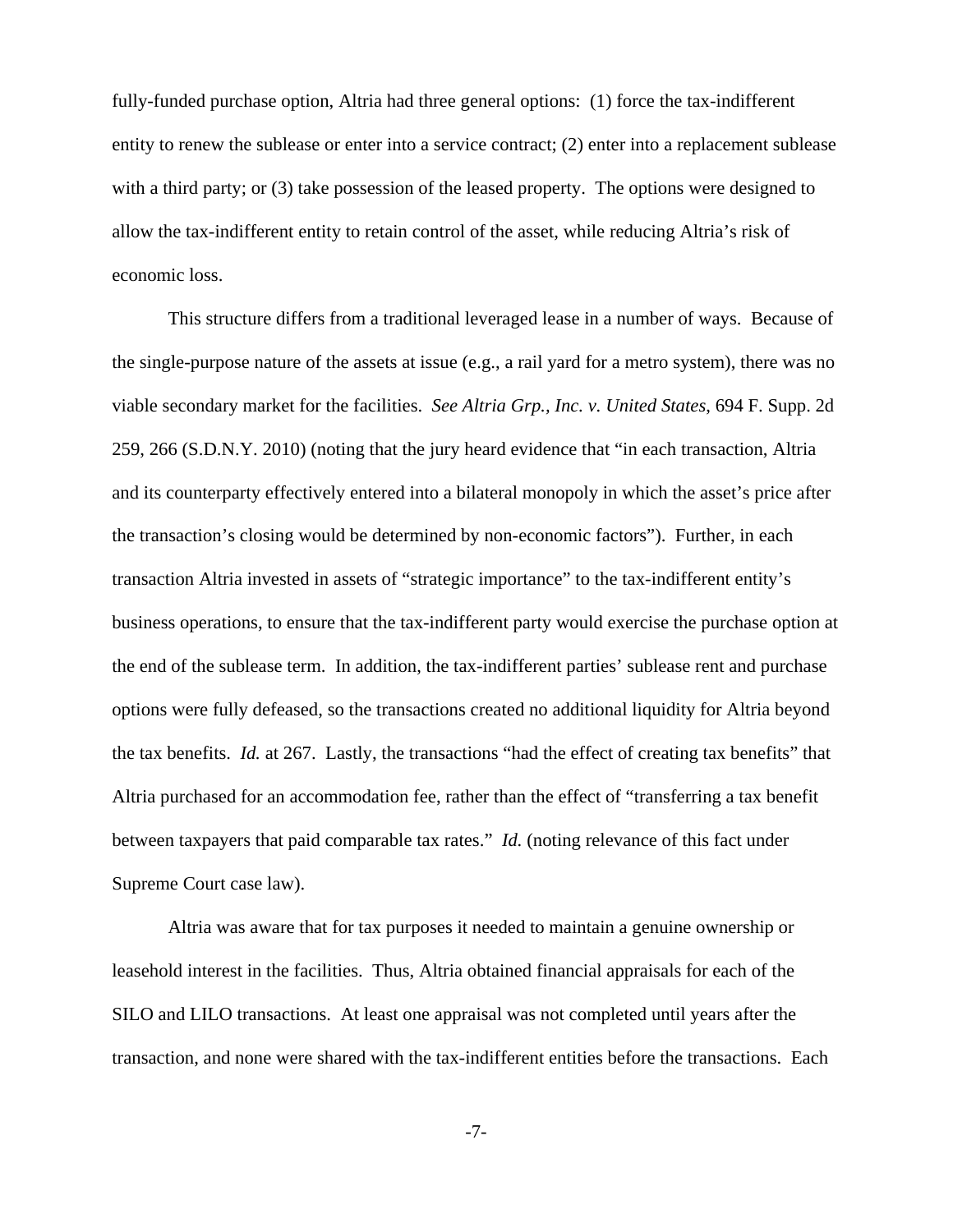appraisal concluded that (1) the tax-indifferent entity would not exercise its fully-funded purchase option at the end of the sublease period; and (2) Altria would choose to enter into a replacement sublease with a third party.

Strikingly, Altria reached the opposite conclusions internally. Altria's internal memoranda concluded that (1) each tax-indifferent entity would "exercise its purchase option [at sublease termination] in order to regain control of the leasehold interest"; and (2) even if it did not, Altria would require the tax-indifferent entity to renew the sublease "at rates that will give [Altria] its economic return" by transferring the funds in the equity defeasance account to Altria. That is, Altria would not exercise its options to find a replacement lessee or take possession if the tax-indifferent entity declined to exercise its purchase option. And for good reason: If Altria could benefit from bringing in a replacement sublessee or taking possession of the leased asset (because of the asset's high resale value), then the tax-indifferent entity, if rational, would exercise its unilateral, fully-funded purchase option to obtain those benefits for itself. If economic conditions were not so beneficial at the end of the sublease, Altria nevertheless could force the tax-indifferent entity to renew the sublease at a predefined price, covered by the funds in the equity defeasance account.

Given these two scenarios, both covered by funds in the equity defeasance account, and both continuing the tax-indifferent party's control of the facility, Altria's memoranda stated that the risks of the transactions were "nominal" and would not expose Altria to any residual value risk. Despite the fundamental inconsistency between Altria's internal memoranda and the appraisals it obtained, no one at Altria questioned this difference. This was not an oversight: "[T]he principal purpose" of the appraisals, one witness testified, "was to support [Altria's] tax position."

-8-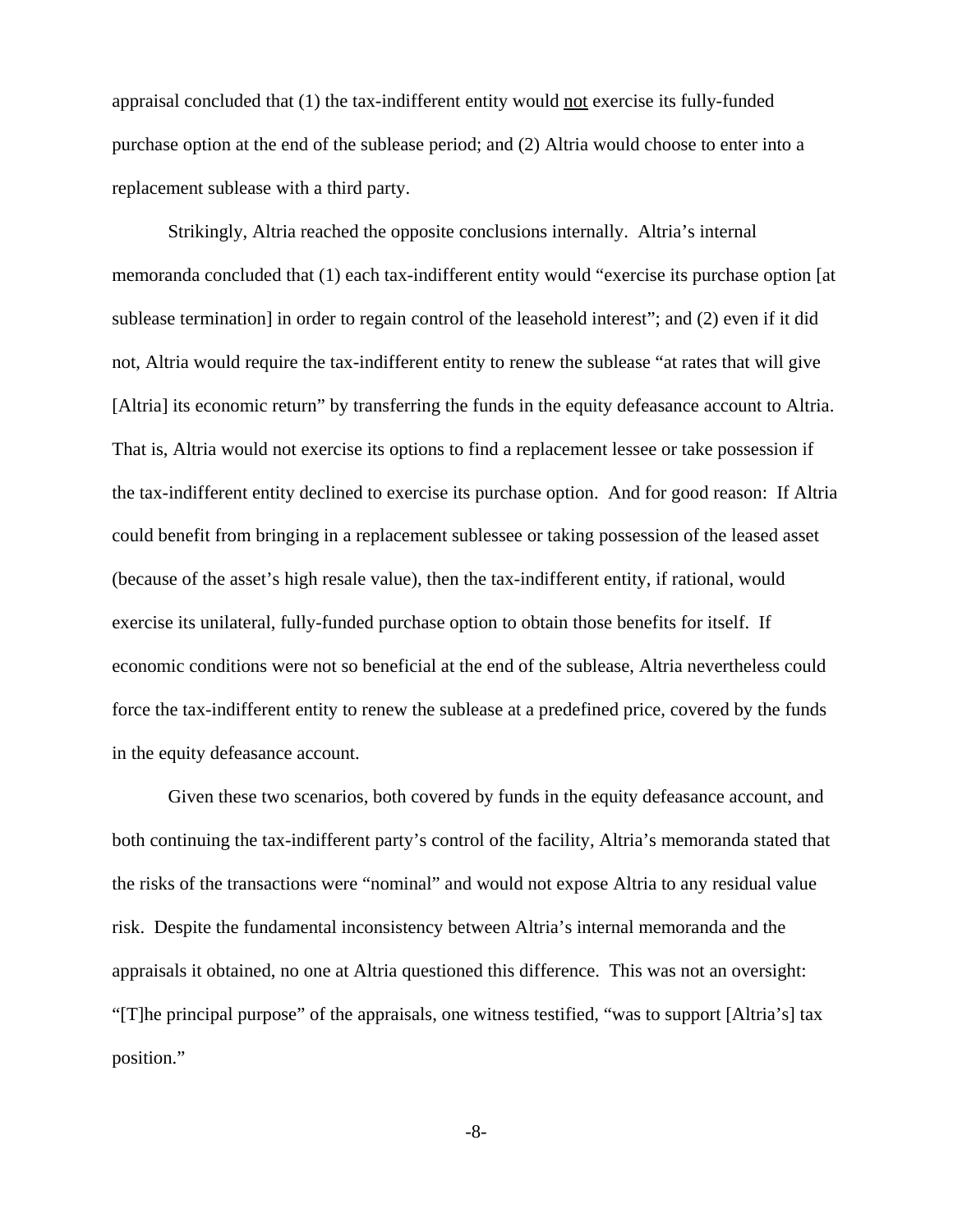Other documents confirmed this purpose. At a worldwide Altria conference, Altria described the SILO and LILO transactions:

# THE NAME OF THE GAME HERE IS TO USE DOLLARS THAT WOULD OTHERWISE HAVE BEEN REMITTED TO THE FEDERAL GOVERNMENT AND INSTEAD INVEST THE PROCEEDS IN ADDITIONAL INCOME PRODUCING ASSETS.

Altria's counterparties agreed. In a board presentation before the Altria transaction, the hydroelectric facility owner stated that the "purpose" of the transaction was to "[t]ransfer tax benefits (accelerated depreciation or accelerated rental expense) to [the] investor." This owner described the transaction as a "Sale for tax purposes" involving "Tax benefits sold to Equity Investors," because "Tax benefits [are] not beneficial to [us]." Similarly, the rail yard owner described the Altria transaction as a "tax benefit transfer" and the electrical plant owner stated that its "objective" was to obtain a "cash benefit"—"through the mon[e]tization of tax benefits."

#### **B.**

For tax years 1996 and 1997, Altria claimed various tax deductions arising from its SILO and LILO transactions. Altria claimed depreciation deductions with respect to the facilities at issue in the SILO transactions, *see* 26 U.S.C. § 167(a); rental expense deductions for the facility at issue in the LILO transaction, *see id.* §§ 162(a)(3), 178(a); amortization deductions with respect to transaction costs, *see id.* § 162; and interest deductions with respect to the nonrecourse loans, *see id.* § 163.

The IRS denied Altria's claims for tax deductions, assessing income tax deficiencies. On July 11, 2006, Altria filed amended tax returns and paid the assessed deficiencies. As relevant here, Altria requested tax refunds of \$4,405,646 for 1996 and \$19,931,977 for 1997. On August 23, 2006, the IRS disallowed Altria's claims for tax refunds. Altria had the right to appeal the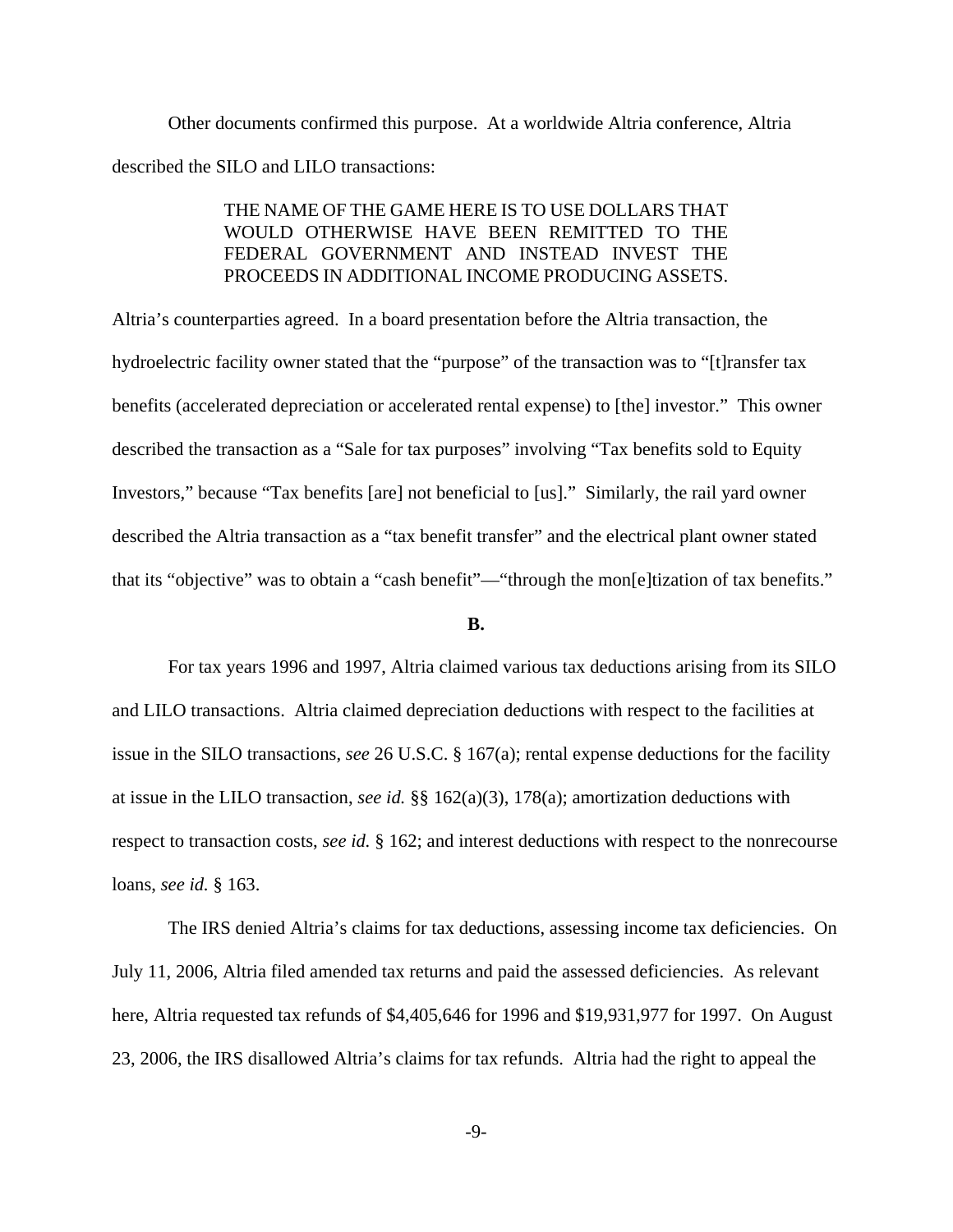decision to the U.S. Tax Court, where a judge would decide the appeal. *See* 26 U.S.C. § 6214. Instead, Altria filed suit on October 16, 2006 in the U.S. District Court for the Southern District of New York, pursuant to 26 U.S.C. § 7422, where either party could opt for a jury, *see* 28 U.S.C. §§ 1346(a)(1), 2402. In its answer to Altria's complaint, the Government requested a jury trial.

In March 2008, both parties moved for summary judgment. After oral argument, the district court denied both motions. The district court found that there were genuine issues of material fact regarding "the practical effect of the transactions' defeasance structure," "the level of financial risk that Altria assumed," and whether there was "any legitimate business purpose for entering into the transactions."

The case proceeded to a jury trial, over eleven days in June and July 2009. After the close of evidence, the district court instructed the jury to analyze Altria's four representative transactions under two common law disallowance methods: the substance over form doctrine and the economic substance doctrine. Following deliberation, the jury found that both doctrines barred Altria's tax refund claims. On March 17, 2010, the district court denied Altria's motion for judgment as a matter of law and for a new trial. *See Altria*, 694 F. Supp. 2d at 285-86. After the district court entered judgment, Altria timely appealed.

# **II.**

#### **A.**

The extent to which taxpayers may minimize their taxes by choosing one form for a transaction rather than another "has preoccupied lawyers and administrators since the inception of the federal income tax." Marvin A. Chirelstein, *Learned Hand's Contribution to the Law of Tax Avoidance*, 77 Yale L.J. 440, 440 (1968). As Judge Learned Hand observed decades ago,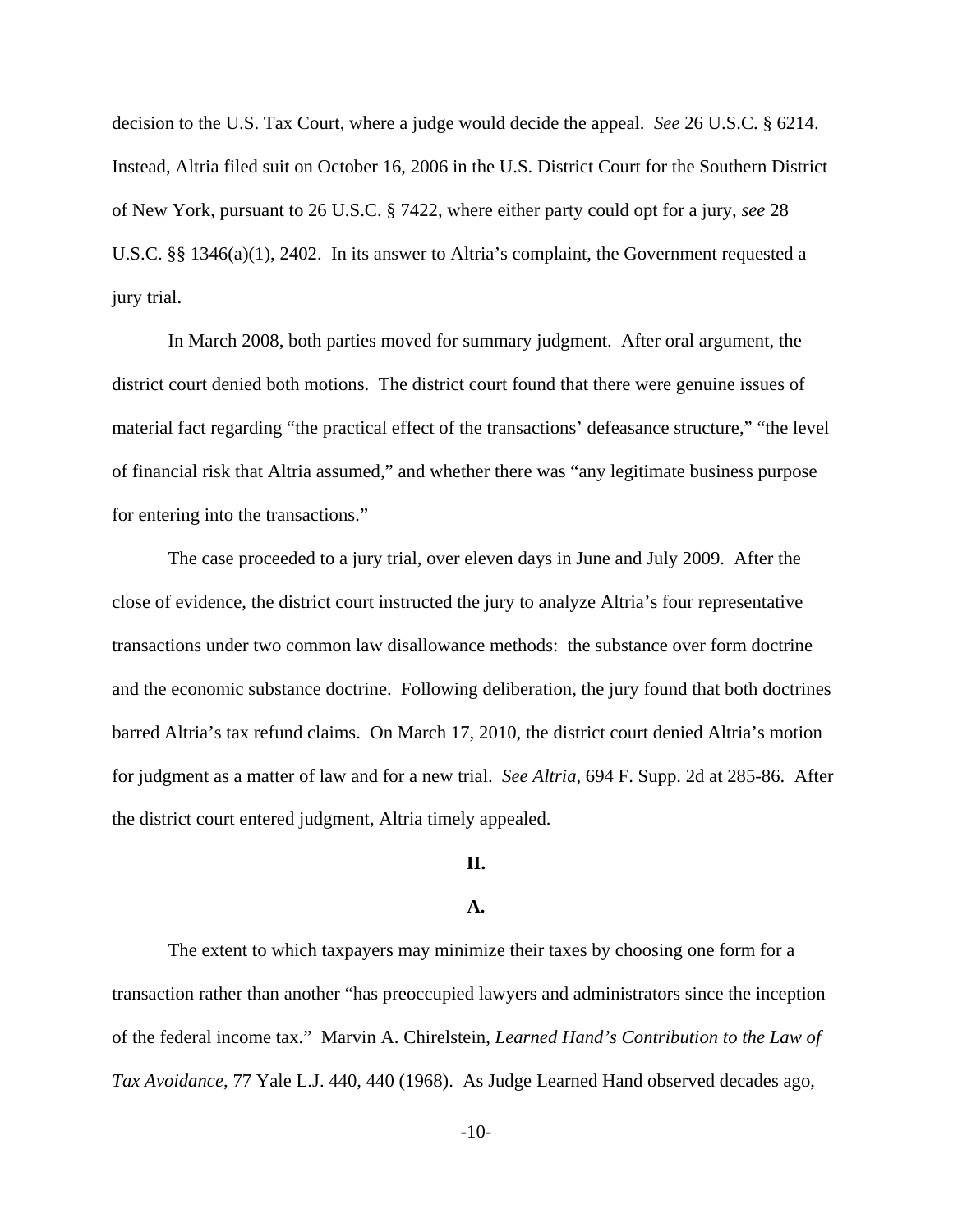"[a]ny one may so arrange his affairs that his taxes shall be as low as possible; he is not bound to choose that pattern which will best pay the Treasury." *Helvering v. Gregory*, 69 F.2d 809, 810 (2d Cir. 1934), *aff'd*, 293 U.S. 465 (1935).

However, even if a transaction's form matches "the dictionary definitions of each term used in the statutory definition" of the tax provision, "it does not follow that Congress meant to cover such a transaction" and allow it a tax benefit. *Id.* Instead, "'the question for determination is whether what was done, apart from the tax motive, was the thing which the statute intended.'" *Knetsch v. United States*, 364 U.S. 361, 365 (1960) (quoting *Gregory*, 293 U.S. at 469); *Gregory*, 69 F.2d at 810 (asking whether "what was done here, was what was intended by [the statute]").

This principle may be summarized by the statement that "[i]n tax law, . . . substance rather than form determines tax consequences." *Raymond v. United States*, 355 F.3d 107, 108 (2d Cir. 2004) (internal quotation marks omitted). "In applying this doctrine of substance over form, the [Supreme] Court has looked to the objective economic realities of a transaction rather than to the particular form the parties employed." *Frank Lyon Co. v. United States*, 435 U.S. 561, 573 (1978). The Supreme Court "has never regarded 'the simple expedient of drawing up papers,' as controlling for tax purposes when the objective economic realities are to the contrary." *Id.* at 573 (citation omitted). "To permit the true nature of a transaction to be disguised by mere formalisms, which exist solely to alter tax liabilities, would seriously impair the effective administration of the tax policies of Congress." *Comm'r v. Court Holding Co.*, 324 U.S. 331, 334 (1945).

# **B.**

Under Section 167(a) of the Internal Revenue Code, Congress allows, "as a depreciation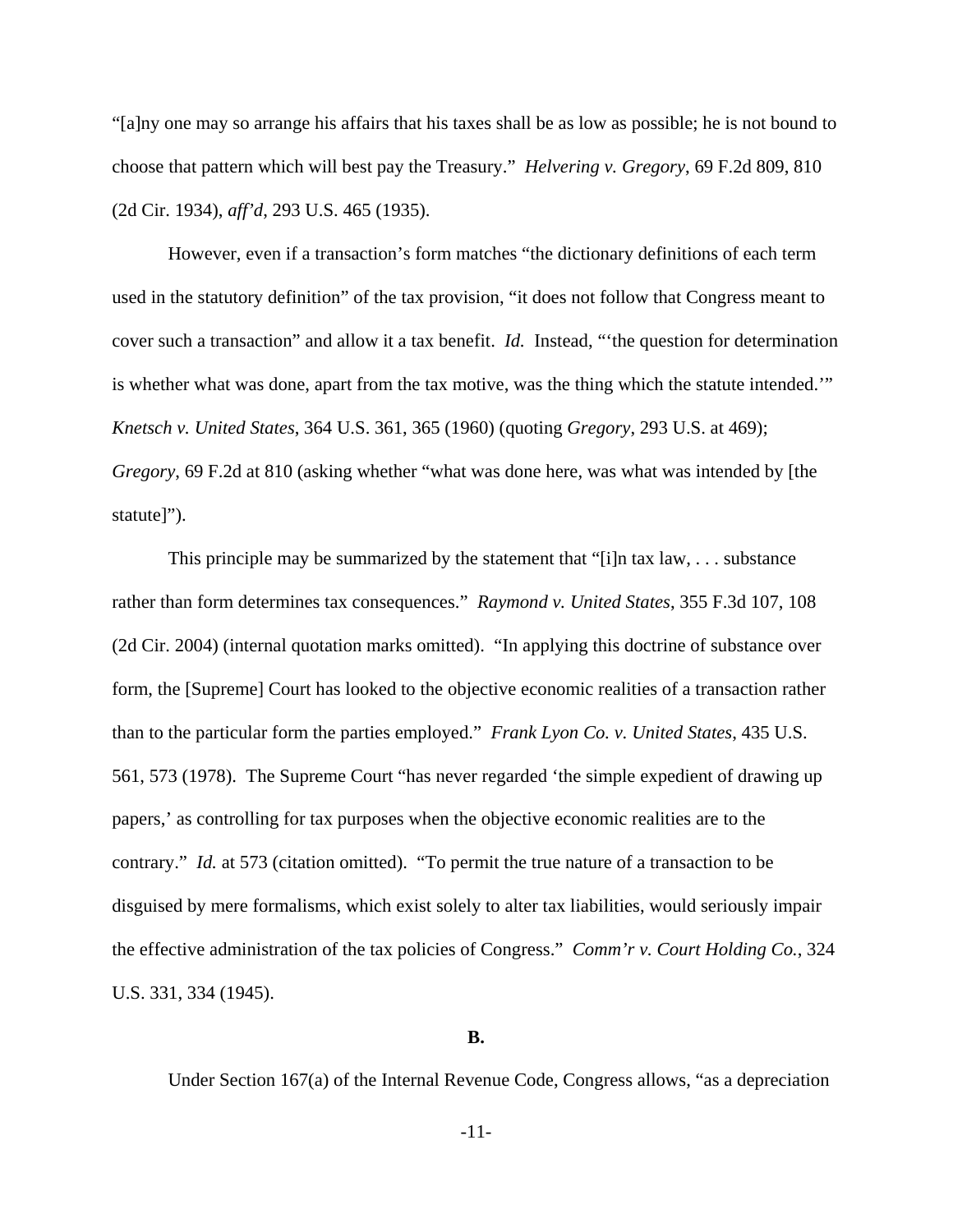deduction":

a reasonable allowance for the exhaustion, wear and tear (including a reasonable allowance for obsolescence)— (1) of property used in the trade or business, or

(2) of property held for the production of income.

26 U.S.C. § 167(a).

"Only a taxpayer who has a depreciable interest in property may take the deduction . . . ." *Reisinger v. Comm'r*, 144 F.2d 475, 478 (2d Cir. 1944). An entity purporting to own property used in the business or held for the production of income may claim a depreciation deduction, but only if the entity has a genuine ownership interest in the property.<sup>1</sup> See, e.g., Dab v. *Comm'r*, 255 F.2d 788, 790 (2d Cir. 1958) (requiring genuine interest in depreciable asset).

Where two parties purport to transfer an interest in an asset, courts may disregard the purported transfer, for federal tax purposes, "where the transferor continues to retain many of the benefits and burdens of ownership." *Bailey v. Comm'r*, 912 F.2d 44, 47 (2d Cir. 1990) (citing cases); *see also United States v. Regan*, 937 F.2d 823, 826 (2d Cir. 1991) ("[T]he generally accepted rule [is] that for Federal income tax purposes, the owner of property must possess meaningful burdens and benefits of ownership." (internal quotation marks omitted)); *BB&T*

<sup>&</sup>lt;sup>1</sup> Similarly, an entity purporting to hold a lease interest in property used in business or held for the production of income may deduct its rental payments, but only if the entity has a genuine leasehold interest. Regarding whether Altria's investments lacked economic substance and whether their form accurately reflected their substance, the district court instructed the jury that it may consider Altria's claims of (1) genuine ownership of the facilities on which it claimed depreciation deductions; and (2) genuine leasehold interest in the facility for which it claimed deductions for its rental payments. The jury found against Altria as to all of the transactions. In the rest of this opinion, we discuss only the depreciability of the assets over which Altria claimed ownership. We do not separately discuss the deductibility of rental expense for the allegedly leased facility because the question of the genuineness of the purported lease in the LILO transaction turns on the same considerations as the genuineness of the purported sales in the SILO transactions.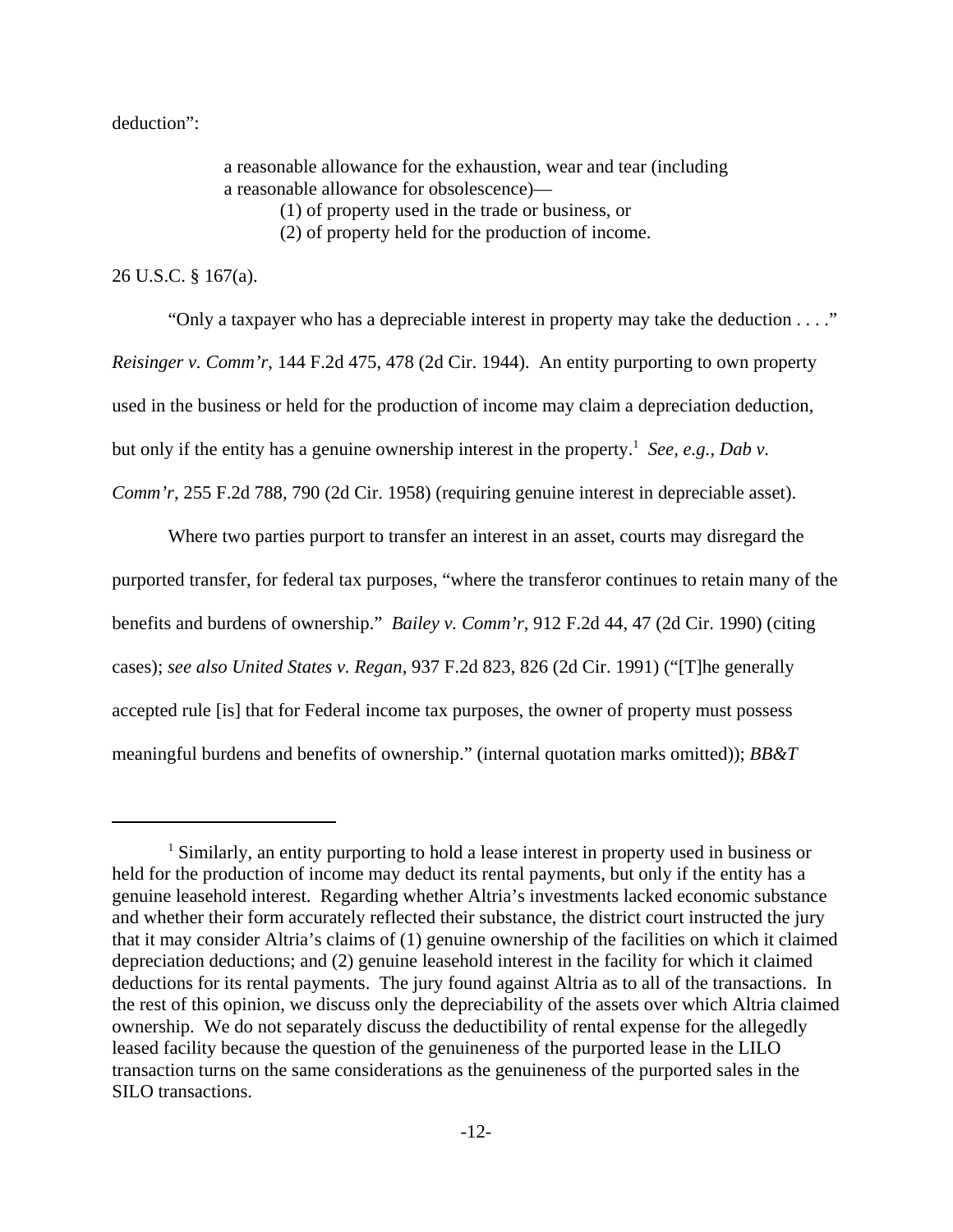*Corp. v. United States*, 523 F.3d 461, 472 (4th Cir. 2008) ("[A] true lease for tax purposes requires a demonstration that 'the lessor retains significant and genuine attributes of the traditional lessor status.'" (quoting *Frank Lyon*, 435 U.S. at 584)).

Thus, Altria was not eligible for depreciation deductions with respect to the litigated transactions unless it obtained, in substance, a genuine ownership interest in the facilities at issue. Whether Altria obtained such an interest is determined by the substance and economic realities of the transaction that gave rise to the asserted interest. *See Helvering v. F. & R. Lazarus & Co.*, 308 U.S. 252, 255 (1939). Because "an income tax deduction is a matter of legislative grace . . . the burden of clearly showing the right to the claimed deduction is on the taxpayer." *Knight v. Comm'r*, 552 U.S. 181, 192 (2008) (internal quotation marks omitted).

For transfer-and-leaseback arrangements, this Court has relied on the Supreme Court's decision in *Frank Lyon Co. v. United States*, 435 U.S. 561 (1978), as "[t]he touchstone in determining whether the form of an agreement should govern" for tax purposes. *Newman v. Comm'r*, 902 F.2d 159, 163 (2d Cir. 1990). In *Frank Lyon*, the Supreme Court expressly declined to identify particular factors that would determine "the substance and economic realities of the transaction." *Frank Lyon*, 435 U.S. at 582. Rather, the Supreme Court stated that the "significant and genuine attributes of the traditional lessor status . . . in any particular case will necessarily depend upon its facts." *Id.* at 584. In *Frank Lyon*, the Supreme Court acknowledged that "the facts of this case stand in contrast to many others in which the form of the transaction actually created tax advantages that, for one reason or another, could not have been enjoyed had the transaction taken another form." *Id.* at 583 n.18 (favorably citing *Sun Oil Co. v. Comm'r*, 562 F.2d 258 (3d Cir. 1977), which denied tax deductions arising from a purported sale-and-leaseback of land between taxpayer and tax-exempt trust).

-13-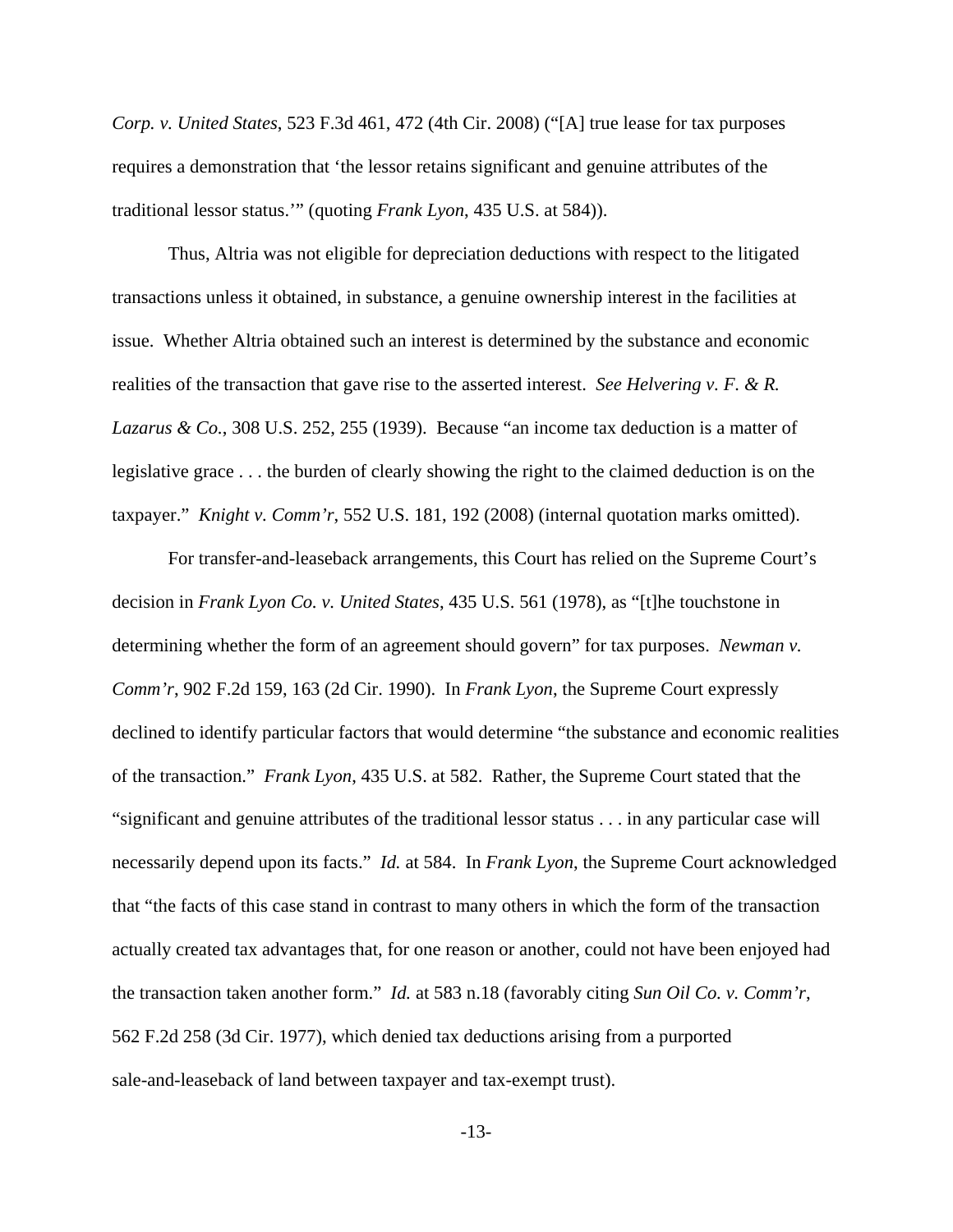Here, Altria was required to prove that it had the benefits and burdens of owning or leasing the facilities at issue in the four representative transactions. *See Knight*, 552 U.S. at 192. Given *Frank Lyon*'s command that this question "in any particular case will necessarily depend on its facts," 435 U.S. at 584, the district court rightly rejected Altria's attempt to supplant *Frank Lyon*'s inclusive test with five exclusive factors drawn from a nonbinding revenue guideline, used by the IRS "for advance ruling purposes," Rev. Proc. 75-21, 1975-1 C.B. 715. *See also Frank Lyon*, 435 U.S. at 579 n.14 (observing that Revenue Procedure 75-21 was "not intended to be definitive").

Instead, the district court instructed the jury to consider "all the relevant facts and circumstances" and stated that the factors the jury "may consider" "include, but are not limited to": (1) control over the facility; (2) equity investment in the facility; (3) cash flows between the parties; (4) whether the transaction was motivated by "legitimate business purposes, or solely by a desire to create tax benefits"; (5) regulatory realities; (6) whether the facility had an expected useful life beyond the leaseback that Altria could benefit from; (7) whether it was reasonable to expect that the facility would have meaningful value at the end of the leaseback that Altria could benefit from; and (8) whether Altria had the potential to benefit from an increase in the facility's value and suffer a loss of its equity investment in the facility as a result of a decrease in the facility's value. *Altria*, 694 F. Supp. 2d at 270 n.4 (reprinting in full the factors the district court included in its jury instructions). The district court "emphasize[d] . . . that no single factor is determinative" and stated that "[i]n the end, the question is whether Altria retained significant and genuine attributes of traditional owner (or lessor) status."

# **C.**

Altria challenges four aspects of the district court's jury instructions that differed from

-14-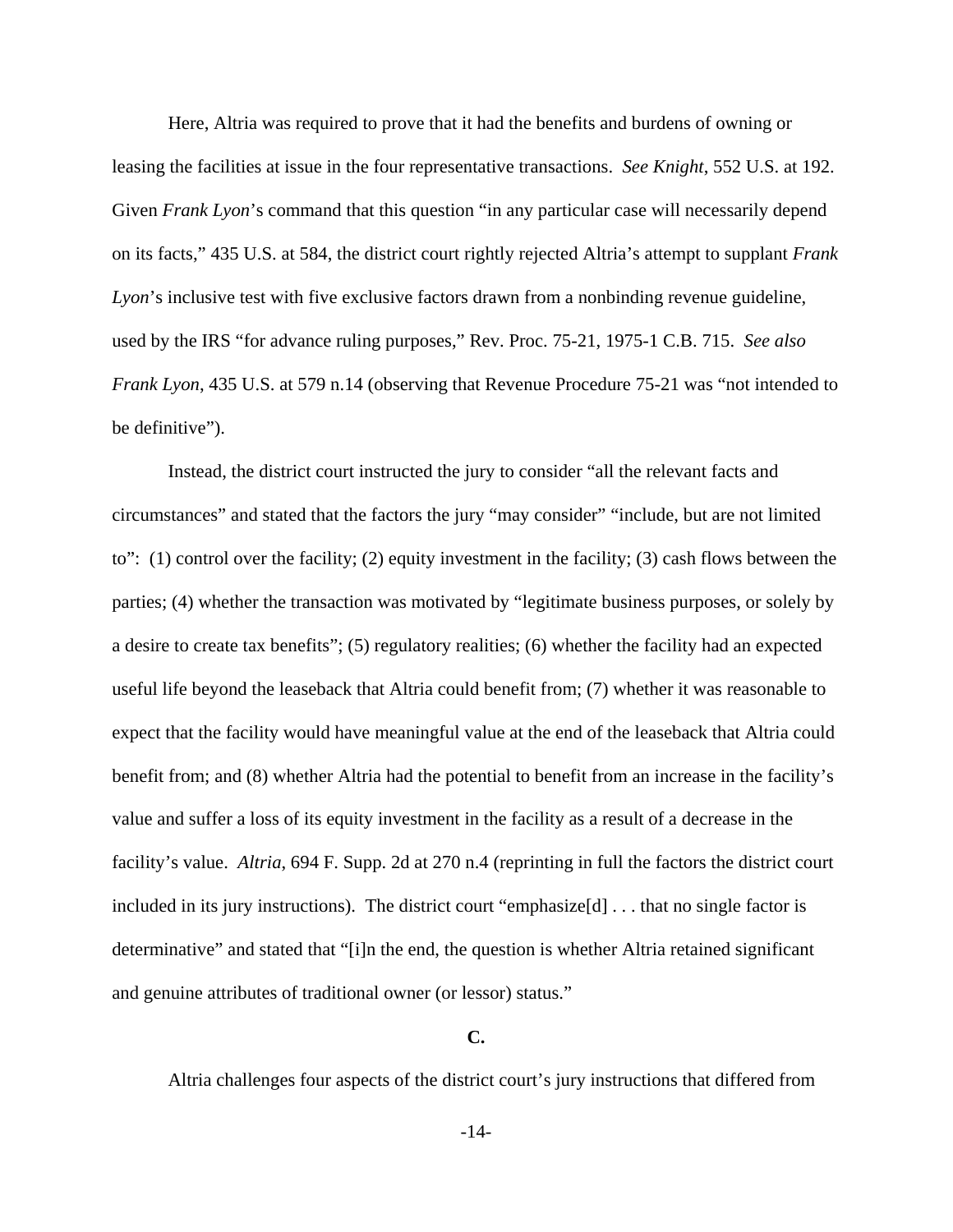Altria's proposed instructions. The first three challenges concern the factors a jury may use to determine whether, in substance, a taxpayer established a genuine ownership or leasehold interests in an asset. The fourth challenge concerns the district court's instruction regarding Altria's claim for interest expense deductions with respect to the nonrecourse loans it used to finance the challenged transactions.

We review challenges to a district court's jury instructions de novo. *Cameron v. City of New York*, 598 F.3d 50, 68 (2d Cir. 2010). Viewing the instructions "as a whole," a new trial will not be granted unless a jury instruction "misleads the jury as to the correct legal standard or does not adequately inform the jury on the law" and the error is not harmless. *Boyce v. Soundview Tech. Grp., Inc.*, 464 F.3d 376, 390 (2d Cir. 2006) (internal quotation mark omitted).

**1.**

First, Altria challenges the district court's instruction that the jury "may consider . . . the likelihood that the lessee would exercise its purchase option" in determining whether Altria retained genuine ownership or leasehold interests in the leased assets. *Altria*, 694 F. Supp. 2d at 270 n.4. In particular, the district court instructed the jury that they "may consider . . . the likelihood that the lessee would exercise its purchase option" when determining "[w]hether, at the time the transaction began": (1) "the facility had an expected useful life beyond the leaseback that Altria could benefit from"; (2) "it was reasonable to expect that the facility would have meaningful value at the end of the leaseback that Altria could benefit from"; and (3) "Altria had the potential to benefit from an increase in the facility's value and suffer a loss of its equity investment in the facility as a result of a decrease in the facility's value." *Id.*

Altria contends that the instruction regarding the likelihood that the lessee would exercise its purchase option "allowed the jury to disregard Altria's residual stake in the leased assets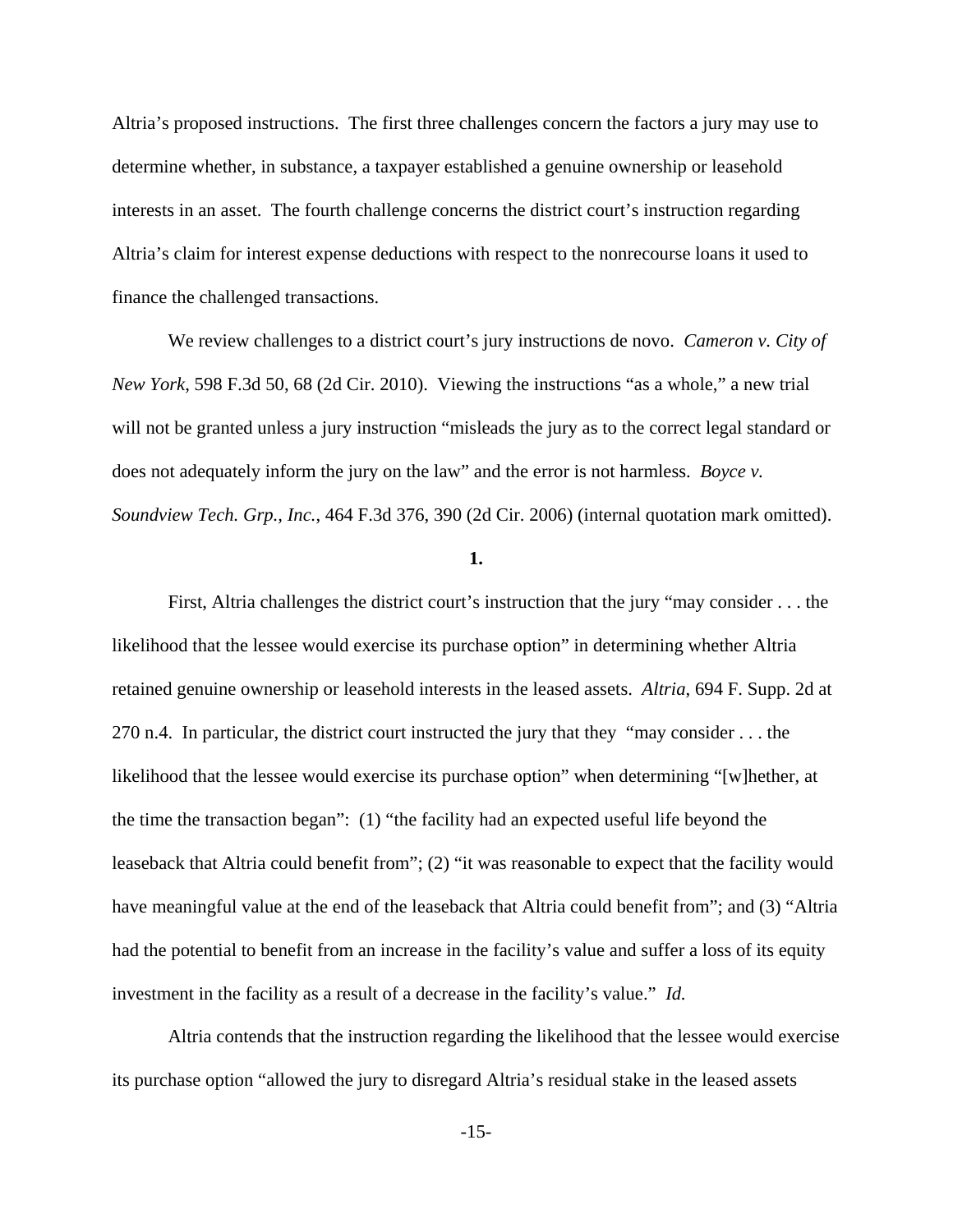(certainly the most important factor in determining a lessor's status) if it believed simply that there was a 'likelihood' that the lessee would exercise its purchase option." Altria argues that "a purchase option may negate the residual value factors of ownership in only two circumstances: when a purchase option is *certain* or *virtually certain* to be exercised, as of the closing date of the transaction; or when the purchase price is set at a nominal or bargain level below fair market value."

We disagree. As the district court aptly noted, Altria's argument misunderstands the Government's theory of the case, which was that:

> there were a number of scenarios, including, but not limited to, those where the lessee exercised its purchase option, in which Altria would never take possession of the assets. The cumulative effect of these scenarios, according to the Government, was that Altria only acquired a speculative possibility of assuming the traditional benefits and burdens of ownership.

*Altria*, 694 F. Supp. 2d at 278; *see also* Michael H. Simonson, *Determining Tax Ownership of Leased Property*, 38 Tax Law. 1, 3-18, 31 (1984) (proposing 3-factor test to determine tax ownership of leased property; first factor asks "whether the lessor retained an asset of value at the end of the lease term" and considers, in part, the property's residual value and remaining useful life, whether the property is of limited use, and the existence of fixed-price purchase options, put options, or abandonment clauses in the agreement).

Altria purported to lease an asset from a tax-indifferent party, immediately lease it back for a shorter period of time, and retain a future interest whose scope would be determined at the end of the sublease term. In this context, an instruction that the purchase option must be "certain or virtually certain" would have precluded the jury from considering all of the various postsublease scenarios, which together shed light on whether Altria retained an asset with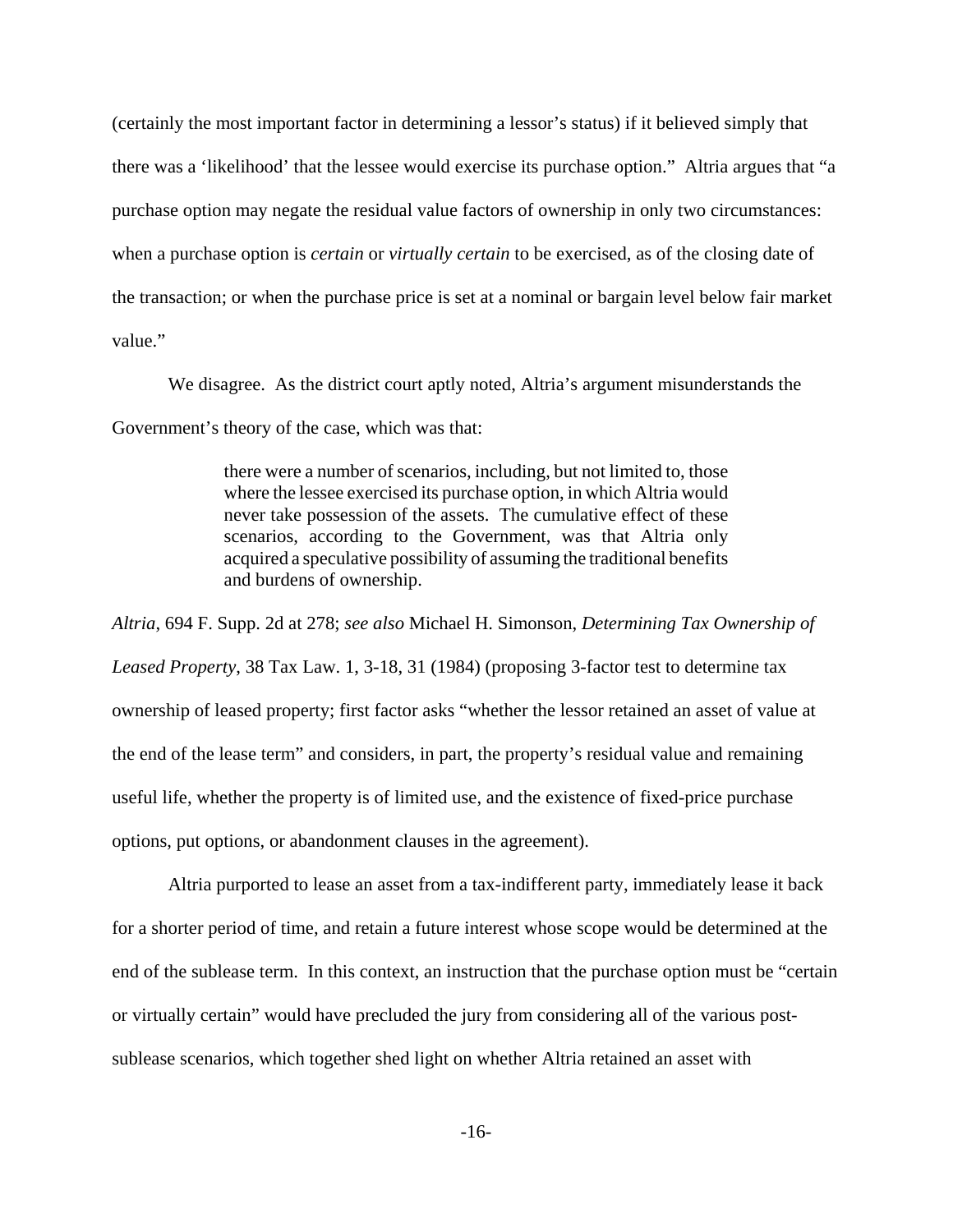meaningful value at the end of the sublease term. *See* Simonson, *supra*, at 3-18. For example, even if the tax-indifferent entity did not exercise its unilateral, fully-funded purchase option, Altria could force the entity to renew the sublease and maintain the status quo (as it indicated it would in internal memoranda). Indeed, the Government argued that these two scenarios were the only likely ones. The purchase option was costless; the tax-exempt entity would receive no additional money by declining to exercise it; and if economic conditions made the purchase option unattractive to the tax-indifferent entity, those same conditions would make Altria unwilling to take possession or lease the property to a third party.

Moreover, neither this Court nor the Supreme Court has held that the true substance of the transaction is limited to events that are "certain or virtually certain" to occur. In *Knetsch*, for example, the Supreme Court disregarded a possible, but "wholly unlikely," assumption regarding the taxpayer's future behavior and then concluded that Congress did not intend to provide a tax deduction for such "sham" transactions. 364 U.S. at 366-67 & n.3. And in *Frank Lyon*, the Supreme Court found that the taxpayer incurred a financial risk in the transaction because there was "substantial risk" of loss, "not just the abstract possibility that something will go wrong." 435 U.S. at 577. Further, "[c]haracterization of a tax transaction based on a highly probable outcome may be appropriate, particularly where the structure of the transaction is designed to strongly discourage alternative outcomes." *Wells Fargo & Co. v. United States*, 641 F.3d 1319, 1326 (Fed. Cir. 2011).

The other circuit courts that have reached this issue agree. In the most recent case, the Federal Circuit stated that "[w]e have never held that the likelihood of a particular outcome in a business transaction must be absolutely certain before determining whether the transaction constitutes an abuse of the tax system." *Id.* at 1325-26; *see also* Simonson, *supra*, 38 Tax Law.

-17-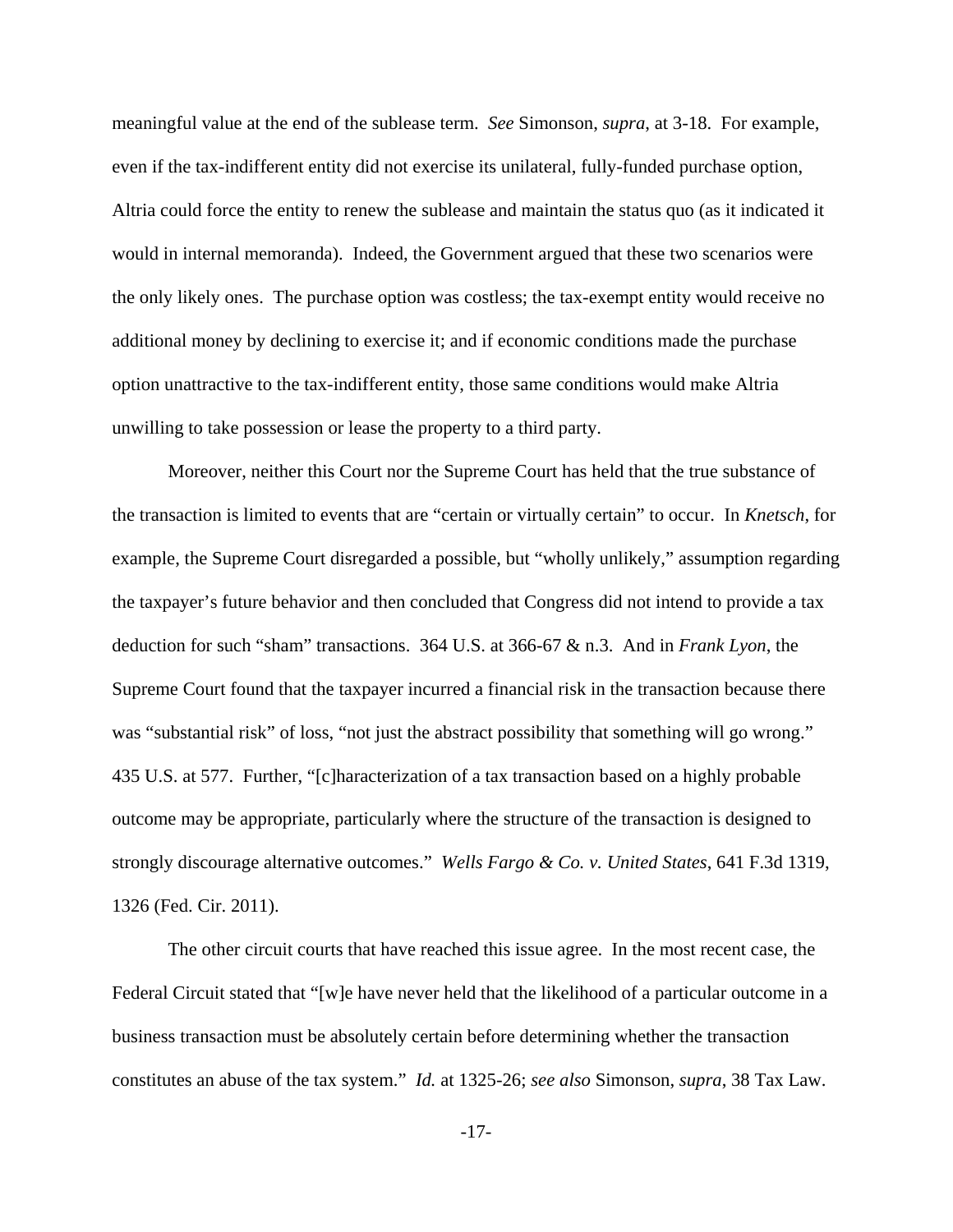at 11, 14 (proposing "reasonable assurance" standard for options at end of sublease). In addition, faced with a LILO transaction similar to Altria's, the Fourth Circuit found that although the taxindifferent entity could decline to exercise its purchase option at the end of its sublease, it "ha[d] no economic incentive to do [so]." *BB&T*, 523 F.3d at 473. Thus, the Fourth Circuit concluded that the taxpayer's financial appraisal for the transaction, which (like Altria's) reached the opposite conclusion, "plainly does not reflect the economic reality of the transaction." *Id.* at 473 n.13.

Lastly, contrary to Altria's argument, the district court's instruction did not "allow[] the jury to disregard Altria's residual stake in the leased assets . . . if it believed simply that there was a 'likelihood' that the lessee would exercise its purchase option." Rather, the district court listed factors the jury could (and could decline to) consider; "emphasize $[d]$ ... that no single factor [was] determinative"; and stated that "[i]n the end, the question is whether Altria retained significant and genuine attributes of traditional owner (or lessor) status," *Altria*, 694 F. Supp. 2d at 270-71. Given the wide-ranging and fact-intensive nature of the inquiry under *Frank Lyon*, the district court properly allowed the jury to consider the likelihood that the tax-indifferent entity would exercise its fully-funded purchase option.

#### **2.**

Second, Altria argues that "the district court failed to provide *any* guidance on *what* levels of equity investment or residual value *are* 'meaningful' in the leasing context." Absent such instruction, Altria argues, "lay jurors could have no basis for determining what is 'meaningful' in this technical, non-intuitive situation," which must "necessarily" have "produced a lawless result."

The two challenged instructions provided that the jury "may consider":

-18-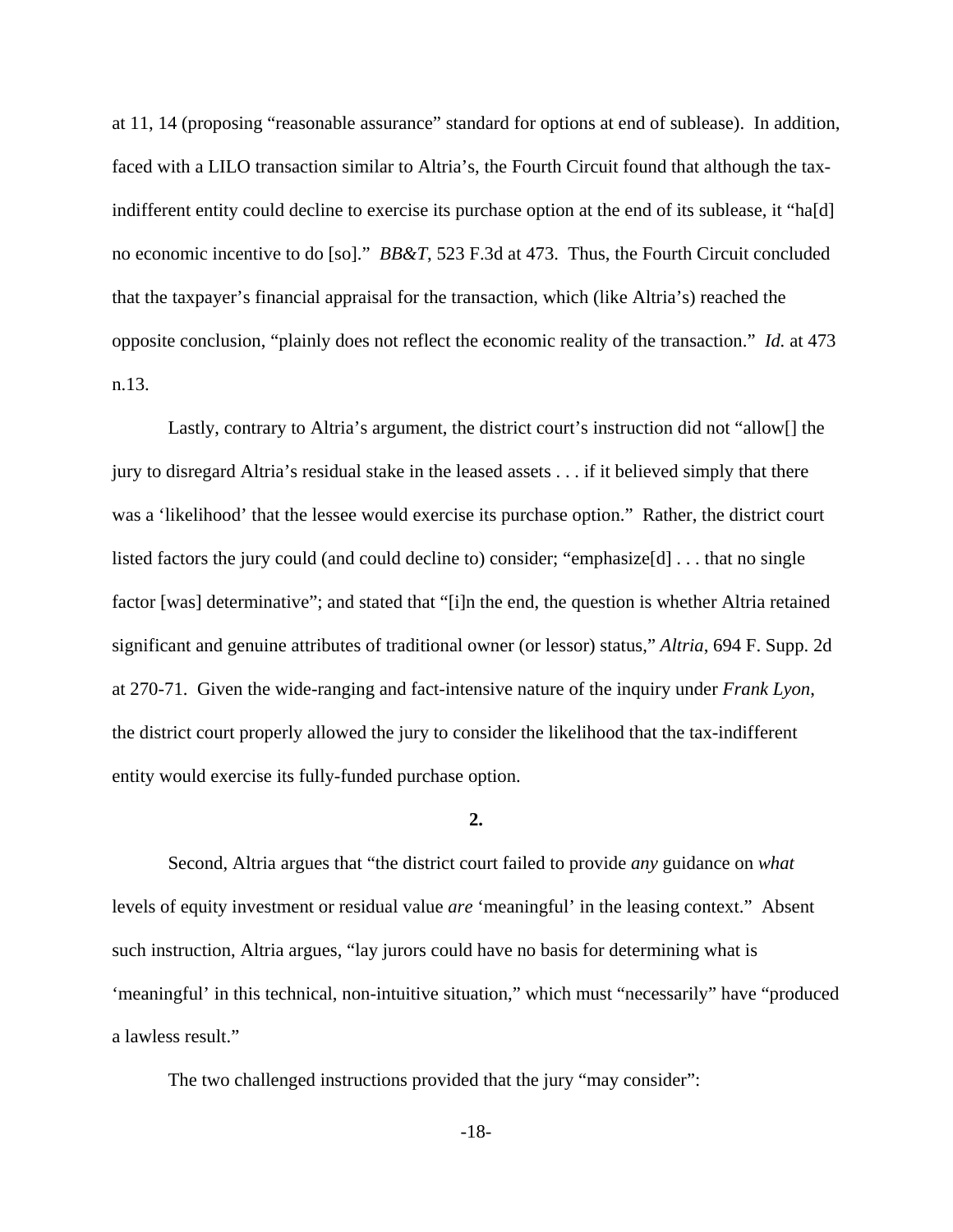Equity Investment: Whether Altria made a meaningful equity investment in the facility, and whether Altria was at risk of losing its equity investment.

 $[\ldots]$ 

Residual Value: Whether, at the time the transaction began, it was reasonable to expect that the facility would have meaningful value at the end of the leaseback that Altria could benefit from. . . .

*Altria*, 694 F. Supp. 2d at 271 n.4.

Altria requested an instruction stating that a 6% equity investment would satisfy the equity investment factor, and an expected residual value greater than or equal to 10 to 20% of the facility's value would satisfy the residual value factor.

Neither the Code, the regulations, nor our case law lays down specific numbers to determine whether an entity retained the benefits and burdens of ownership. Rather, the existence of a depreciable interest in an asset depends on the particular facts of the case. In *Frank Lyon*, the Supreme Court was careful to avoid "condoning manipulation by a taxpayer through arbitrary labels and dealings that have no economic significance." 435 U.S. at 583. Rather than specifying rigid requirements by which to judge lessor status, the Court instead emphasized that the "significant and genuine attributes of the traditional lessor status . . . . in any particular case will necessarily depend upon its facts." *Id.* at 584. The Court recognized that such rigid requirements encourage taxpayers to change merely the form, not the substance, of their transactions, in hopes of gaining favorable tax treatment. *Id.* at 572-73. The precise numerical tests requested by Altria would have the same result. Because *Frank Lyon* specified a fundamentally different approach to determine lessor status for tax purposes, the district court did not err by declining to give Altria's requested instructions.

**3.**

-19-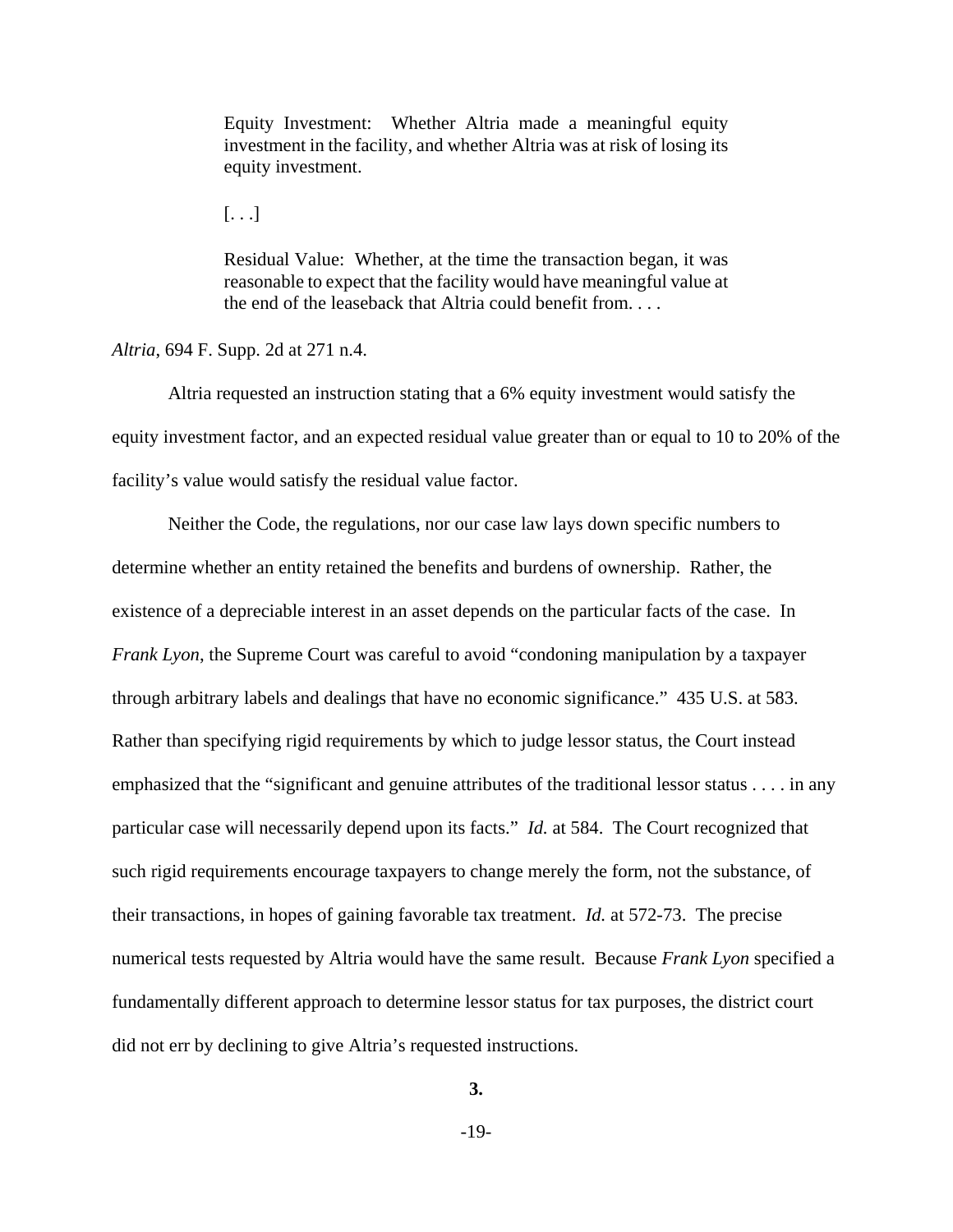Third, Altria argues that "[t]he district court also instructed the jury that it could consider two factors in the benefits-and-burdens analysis—'Control Over the Facility' and 'Cash Flows'— that are virtually ubiquitous elements of leveraged leases." Altria argues that these factors are "neutral" and "therefore simply are not relevant to determining traditional lessor status."

We reject this argument. First, *Frank Lyon* expressly stated that the tax-indifferent entity's control over the facility during the lease is an important factor in determining ownership. *Frank Lyon*, 435 U.S. at 572-73 ("[T]he Court has refused to permit the transfer of formal legal title to shift the incidence of taxation attributable to ownership of property where the transferor continues to retain significant control over the property transferred."). Although Altria notes this factor is present in all leveraged lease transactions—even true investments—this is irrelevant. It remains a factor the Supreme Court indicated should be considered because, as here, it suggested that Altria's claim of ownership was attenuated. Although this may not be true of every leveraged lease transaction, the other factors expressed by the district court in its jury instructions allow a finding that a leveraged lease is a true investment. Moreover, Altria was free to argue to the jury that this factor did not best indicate "whether Altria acquired and retained the benefits and burdens of ownership"—which was the question the jury was instructed to answer. Indeed, Altria did so, arguing that in "[e]very lease, normally the lessee takes care of the property while he is in possession of it. There is nothing unusual about that."

Second, the absence of cash flows supports the inference that Altria had no equity interest in the property and that the tax-indifferent counterparty lacked control over the money. Other courts have agreed that this is a relevant consideration under *Frank Lyon*. As the Federal Circuit noted regarding a similar transaction, "[t]he only flow of funds between the parties to the

-20-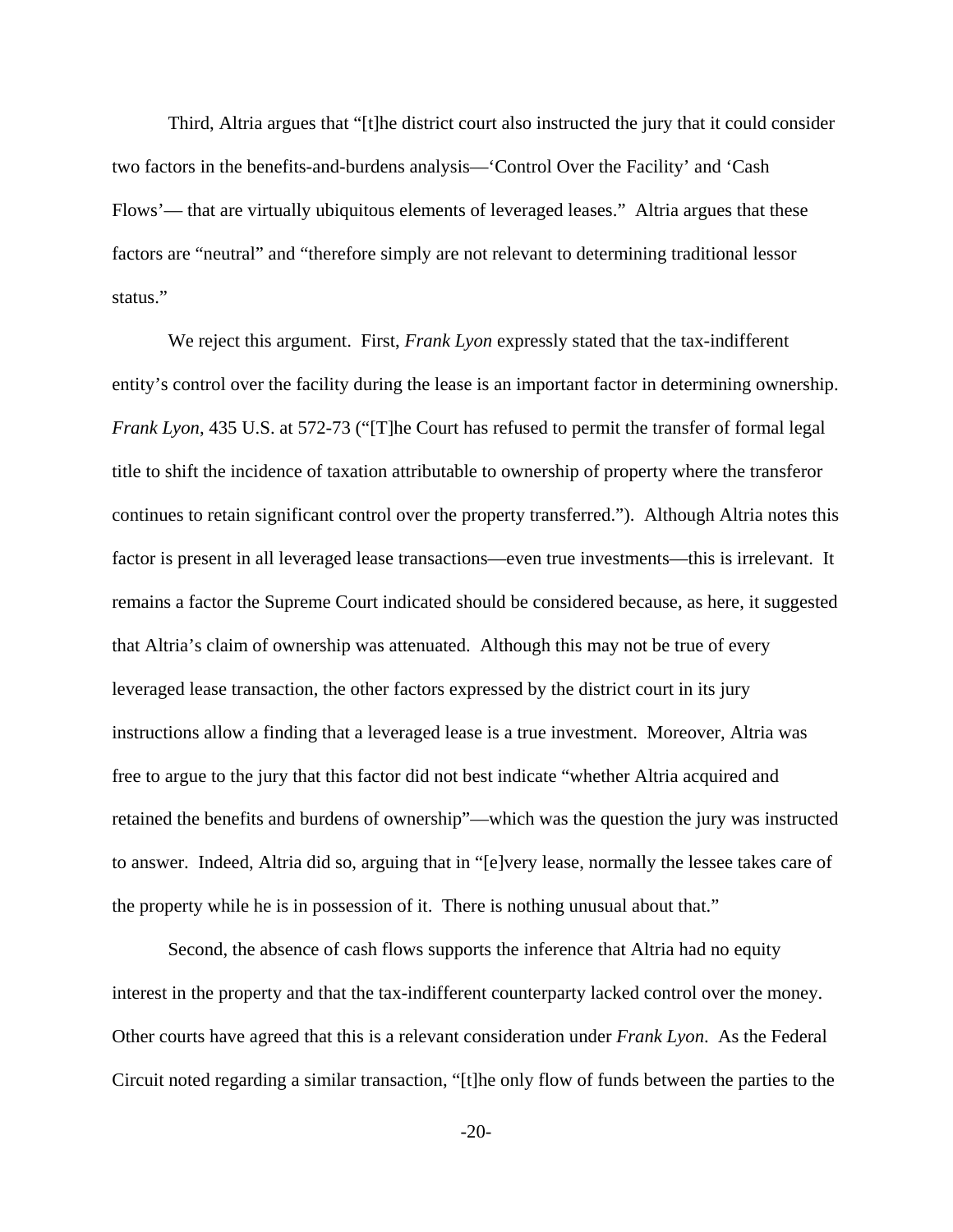transaction was the initial lump sum given to the tax-exempt entity as compensation for its participation in the transaction." *Wells Fargo*, 641 F.3d at 1330. "From the tax-exempt entity's point of view," the Federal Circuit noted, "the transaction effectively ended as soon as it began." *Id.*; *see also BB&T*, 523 F.3d at 473 ("[T]he only money that has (and that may ever) change hands between BB&T and Sodra is the \$6,228,702 BB&T provided as Sodra's 'incentive for doing the deal.'"); *AWG Leasing Trust v. United States*, 592 F. Supp. 2d 953, 983 (N.D. Ohio 2008) ("[P]erfectly off-setting, circular payments from and then back to the German banks strongly indicate that the AWG transaction has little substantive business purpose other than generating tax benefits for the Plaintiffs . . . ."). Moreover, even if it is "common" for leveraged lease transactions to lack cash flow, the other factors—if a true investment—would allow a finding that the taxpayer had a genuine ownership or leasehold interest.

### **4.**

Fourth, Altria argues that the district court erred when it instructed the jury regarding whether Altria could properly claim interest expense deductions with respect to the nonrecourse loans it used to finance the challenged transactions. A taxpayer may properly deduct interest expenses only if the debt is "genuine." *See Bailey v. Comm'r*, 993 F.2d 288, 293 (2d Cir. 1993). Altria argues that we held, in *Bailey v. Commissioner*, 993 F.2d 288 (2d Cir. 1993), that nonrecourse debt is genuine if it does not exceed the value of the collateral security. *See id.* at 292. Accordingly, Altria argues that the district court should have instructed the jury to determine whether the nonrecourse debt in a particular transaction exceeded the value of the collateral security. Instead, Altria argues, the district court erroneously instructed the jury that it could consider other factors in determining whether the nonrecourse debt was genuine, including "the extent to which the parties' obligations are circular."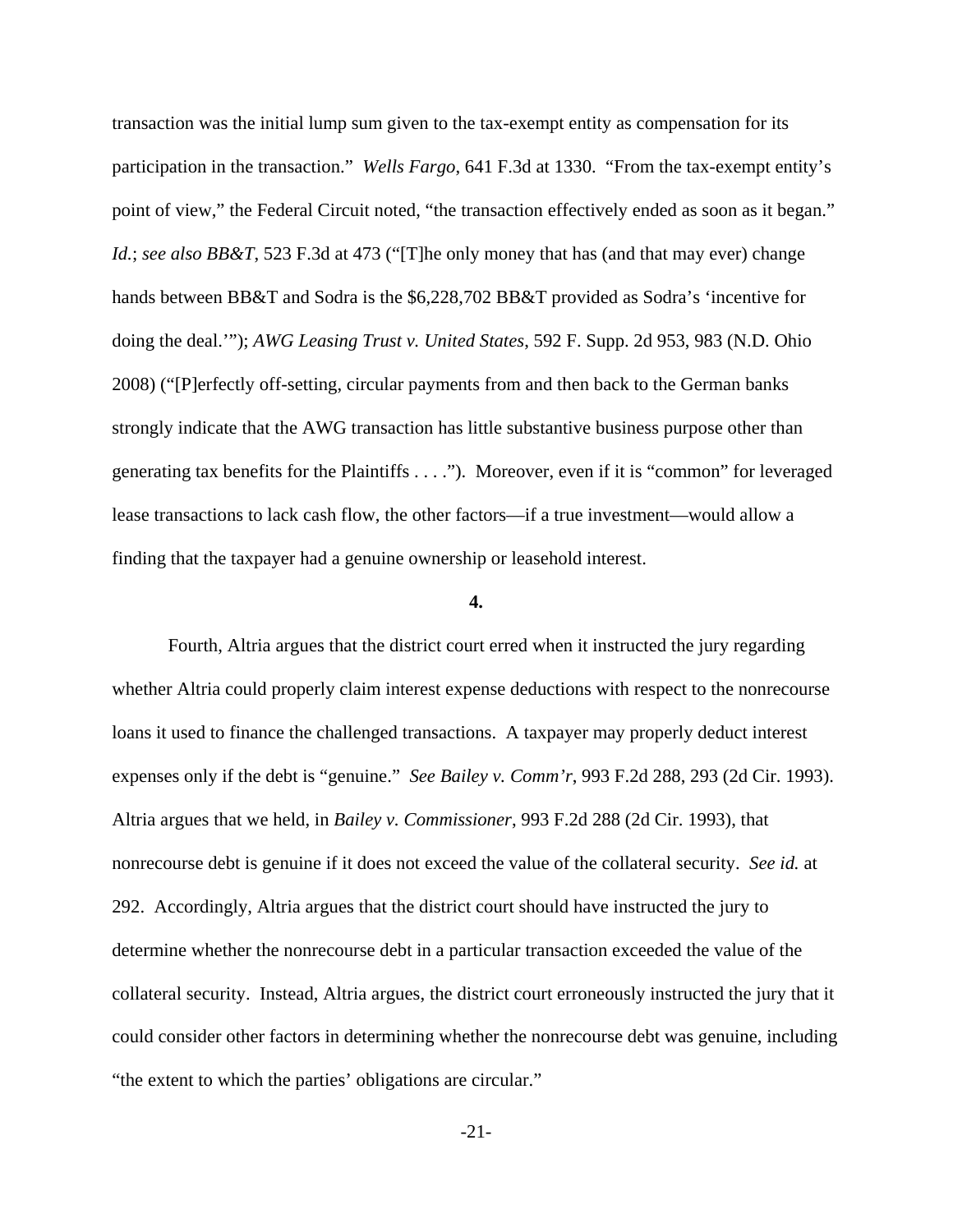Altria does not accurately describe our precedent. We did not hold in *Bailey* that nonrecourse debt that does not exceed the value of the collateral security is *always* genuine. Rather, we recognized that such debt is "generally" genuine because if the taxpayer defaults, she will lose an asset worth more than the amount of the debt. *Id.* at 292. Here, however, the pledged nature of the debt defeasance accounts effectively eliminated any possibility that Altria would default on the nonrecourse loans. We find no error in the district court's instruction that the jury could consider other factors in determining whether the nonrecourse debt Altria incurred was genuine, including the circularity of the parties' obligations.

\* \* \*

In sum, Altria has not shown that the district court erred in instructing the jury regarding the substance over form doctrine.

# **D.**

Altria also argues that the district court erred by denying Altria's renewed motion for judgment as a matter of law because "the record . . . shows definitively that Altria retained significant and genuine attributes of traditional lessor status."

Under Federal Rule of Civil Procedure 50(a), a district court may "enter judgment as a matter of law against a party on an issue [only if] there is no legally sufficient evidentiary basis for a reasonable jury to find for that party on that issue." *Cobb v. Pozzi*, 363 F.3d 89, 101 (2d Cir. 2004) (internal quotation marks omitted). "A jury verdict should be set aside only where there is such a complete absence of evidence supporting the verdict that the jury's findings could only have been the result of sheer surmise and conjecture, or . . . such an overwhelming amount of evidence in favor of the movant that reasonable and fair minded men could not arrive at a verdict against him." *Kosmynka v. Polaris Indus., Inc.*, 462 F.3d 74, 79 (2d Cir. 2006) (internal

-22-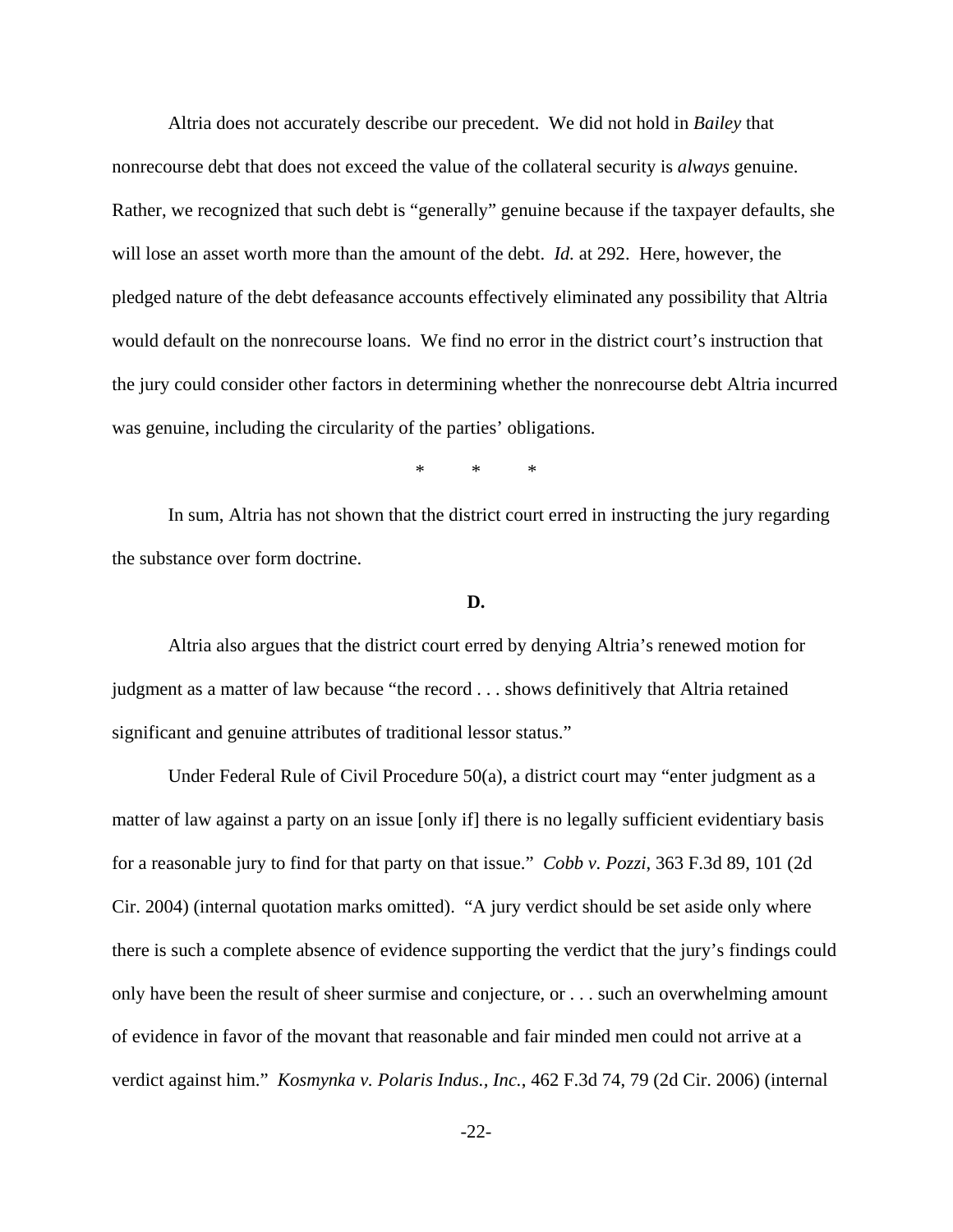quotation marks omitted).

There is not such an absence of evidence here. A reasonable jury could find that Altria did not retain assets of value at the end of the sublease terms; did not retain either the upside potential for economic gain or the downside risk of economic loss; and did not retain significant control over the facilities. *See Frank Lyon*, 435 U.S. at 582-83.

The evidence also reasonably supported the jury's finding that the nonrecourse debt Altria incurred was not genuine. The lender never forbore use of the purportedly loaned funds and Altria never obtained use of those funds. The defeasance arrangements ensured that the funds remained, throughout the period of the loan, under the lender's effective control. *See Deputy v. du Pont*, 308 U.S. 488, 498 (1940) ("'[I]nterest on indebtedness' means compensation for the use or forbearance of money."); *see also Wells Fargo*, 641 F.3d at 1330 (affirming trial court's denial of interest deduction because the debt was not genuine debt but "existed only on a balance sheet"); *BB&T*, 523 F.3d at 476 (as a matter of law, denying interest deduction where there was no genuine debt because the lender "did not forbear any money" and the taxpayer "could not use the money").

We agree with the district court that, as here, "[a] pointlessly complex transaction with a tax-indifferent counterparty that insulates the taxpayer from meaningful economic risk of loss or potential for gain cries out for [substance over form] treatment." *Altria*, 694 F. Supp. 2d at 272. Based on the evidence presented at trial, a reasonable jury could have concluded, like the substantial number of courts that have reached the issue, that Altria lacked genuine ownership or leasehold interests in the facilities that were the subject of Altria's SILO and LILO transactions and that the nonrecourse debt Altria incurred to finance the transactions was not genuine. *See Wells Fargo*, 641 F.3d at 1330-31, *aff'g*, 91 Fed. Cl. 35 (Fed. Cl. 2010); *BB&T*, 523 F.3d at 477,

-23-